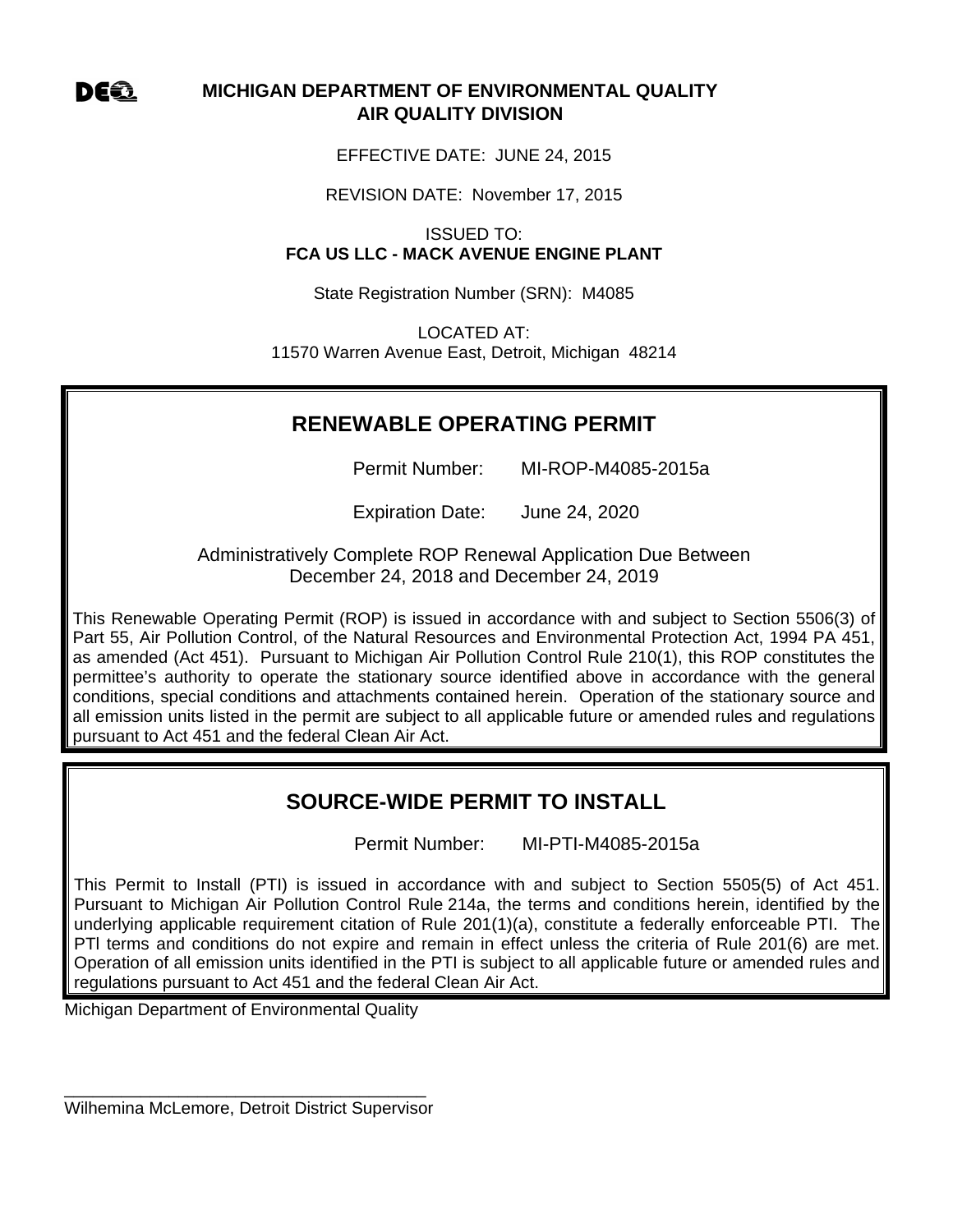# **TABLE OF CONTENTS**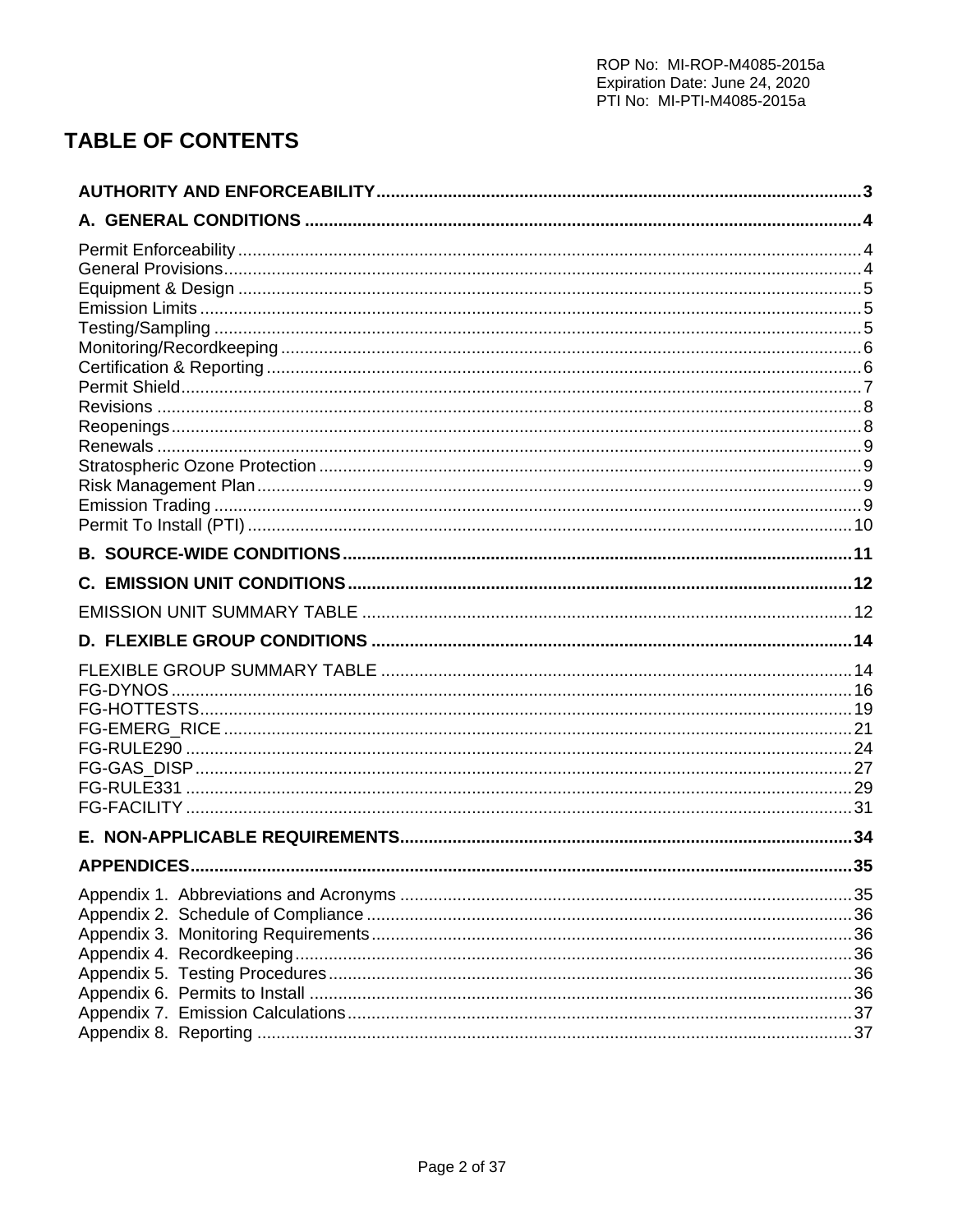# **AUTHORITY AND ENFORCEABILITY**

For the purpose of this permit, the **permittee** is defined as any person who owns or operates an emission unit at a stationary source for which this permit has been issued. The **department** is defined in Rule 104(d) as the Director of the Michigan Department of Environmental Quality (MDEQ) or his or her designee.

The permittee shall comply with all specific details in the permit terms and conditions and the cited underlying applicable requirements. All terms and conditions in this ROP are both federally enforceable and state enforceable unless otherwise footnoted. Certain terms and conditions are applicable to most stationary sources for which an ROP has been issued. These general conditions are included in Part A of this ROP. Other terms and conditions may apply to a specific emission unit, several emission units which are represented as a flexible group, or the entire stationary source which is represented as a Source-Wide group. Special conditions are identified in Parts B, C, D and/or the appendices.

In accordance with Rule 213(2)(a), all underlying applicable requirements are identified for each ROP term or condition. All terms and conditions that are included in a PTI, are streamlined, subsumed and/or are state-only enforceable will be noted as such.

In accordance with Section 5507 of Act 451, the permittee has included in the ROP application a compliance certification, a schedule of compliance, and a compliance plan. For applicable requirements with which the source is in compliance, the source will continue to comply with these requirements. For applicable requirements with which the source is not in compliance, the source will comply with the detailed schedule of compliance requirements that are incorporated as an appendix in this ROP. Furthermore, for any applicable requirements effective after the date of issuance of this ROP, the stationary source will meet the requirements on a timely basis, unless the underlying applicable requirement requires a more detailed schedule of compliance.

Issuance of this permit does not obviate the necessity of obtaining such permits or approvals from other units of government as required by law.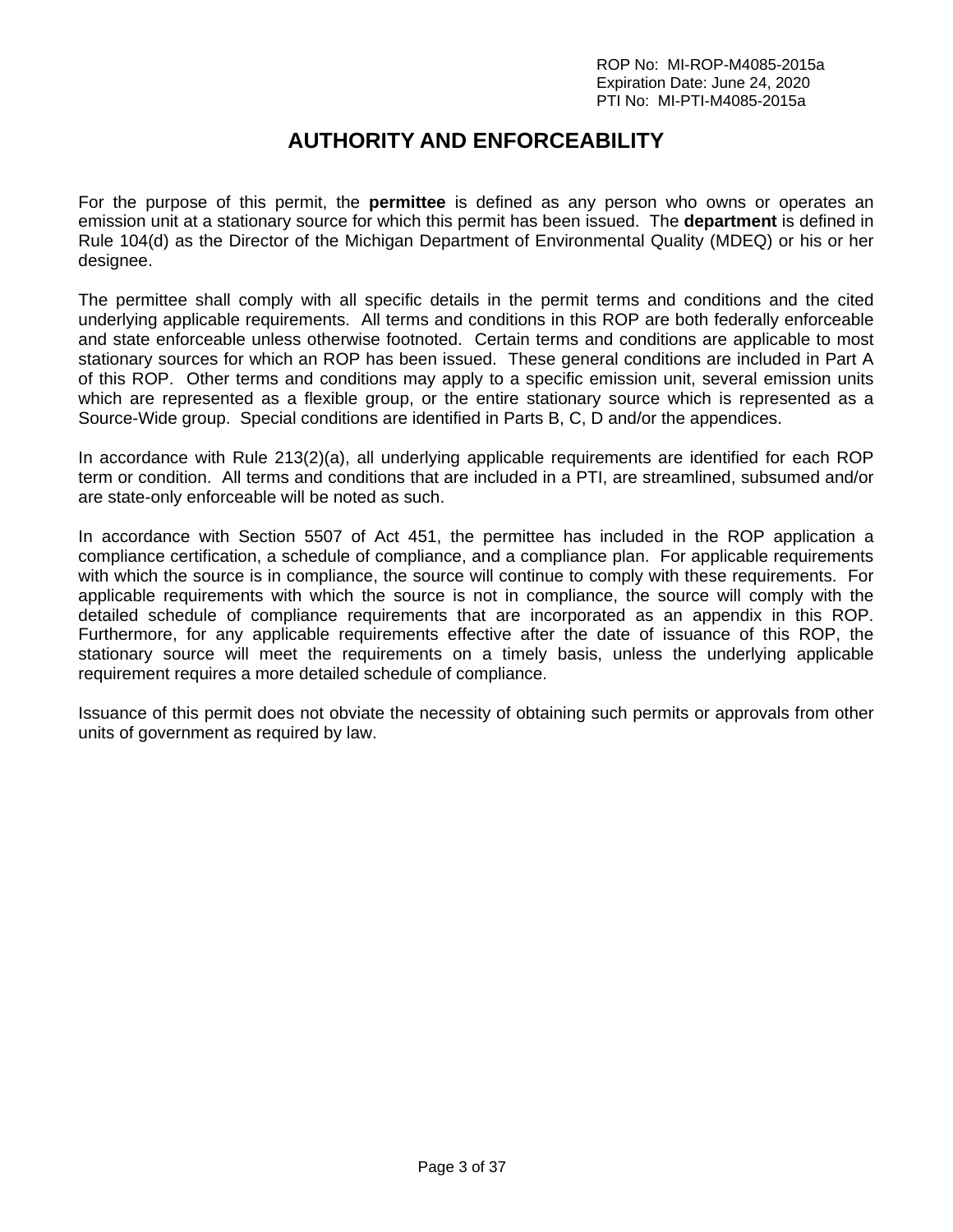# **A. GENERAL CONDITIONS**

# **Permit Enforceability**

- All conditions in this permit are both federally enforceable and state enforceable unless otherwise noted. **(R 336.1213(5))**
- Those conditions that are hereby incorporated in a state-only enforceable Source-Wide PTI pursuant to Rule 201(2)(d) are designated by footnote one. **(R 336.1213(5)(a), R 336.1214a(5))**
- Those conditions that are hereby incorporated in a federally enforceable Source-Wide PTI pursuant to Rule 201(2)(c) are designated by footnote two. **(R 336.1213(5)(b), R 336.1214a(3))**

#### **General Provisions**

- 1. The permittee shall comply with all conditions of this ROP. Any ROP noncompliance constitutes a violation of Act 451, and is grounds for enforcement action, for ROP revocation or revision, or for denial of the renewal of the ROP. All terms and conditions of this ROP that are designated as federally enforceable are enforceable by the Administrator of the United States Environmental Protection Agency (USEPA) and by citizens under the provisions of the federal Clean Air Act (CAA). Any terms and conditions based on applicable requirements which are designated as "state-only" are not enforceable by the USEPA or citizens pursuant to the CAA. **(R 336.1213(1)(a))**
- 2. It shall not be a defense for the permittee in an enforcement action that it would have been necessary to halt or reduce the permitted activity in order to maintain compliance with the conditions of this ROP. **(R 336.1213(1)(b))**
- 3. This ROP may be modified, revised, or revoked for cause. The filing of a request by the permittee for a permit modification, revision, or termination, or a notification of planned changes or anticipated noncompliance does not stay any ROP term or condition. This does not supersede or affect the ability of the permittee to make changes, at the permittee's own risk, pursuant to Rule 215 and Rule 216. **(R 336.1213(1)(c))**
- 4. The permittee shall allow the department, or an authorized representative of the department, upon presentation of credentials and other documents as may be required by law and upon stating the authority for and purpose of the investigation, to perform any of the following activities **(R 336.1213(1)(d))**:
	- a. Enter, at reasonable times, a stationary source or other premises where emissions-related activity is conducted or where records must be kept under the conditions of the ROP.
	- b. Have access to and copy, at reasonable times, any records that must be kept under the conditions of the ROP.
	- c. Inspect, at reasonable times, any of the following:
		- i. Any stationary source.
		- ii. Any emission unit.
		- iii. Any equipment, including monitoring and air pollution control equipment.
		- iv. Any work practices or operations regulated or required under the ROP.
	- d. As authorized by Section 5526 of Act 451, sample or monitor at reasonable times substances or parameters for the purpose of assuring compliance with the ROP or applicable requirements.
- 5. The permittee shall furnish to the department, within a reasonable time, any information the department may request, in writing, to determine whether cause exists for modifying, revising, or revoking the ROP or to determine compliance with this ROP. Upon request, the permittee shall also furnish to the department copies of any records that are required to be kept as a term or condition of this ROP. For information which is claimed by the permittee to be confidential, consistent with the requirements of the 1976 PA 442, MCL §15.231 et seq., and known as the Freedom of Information Act, the person may also be required to furnish the records directly to the USEPA together with a claim of confidentiality. **(R 336.1213(1)(e))**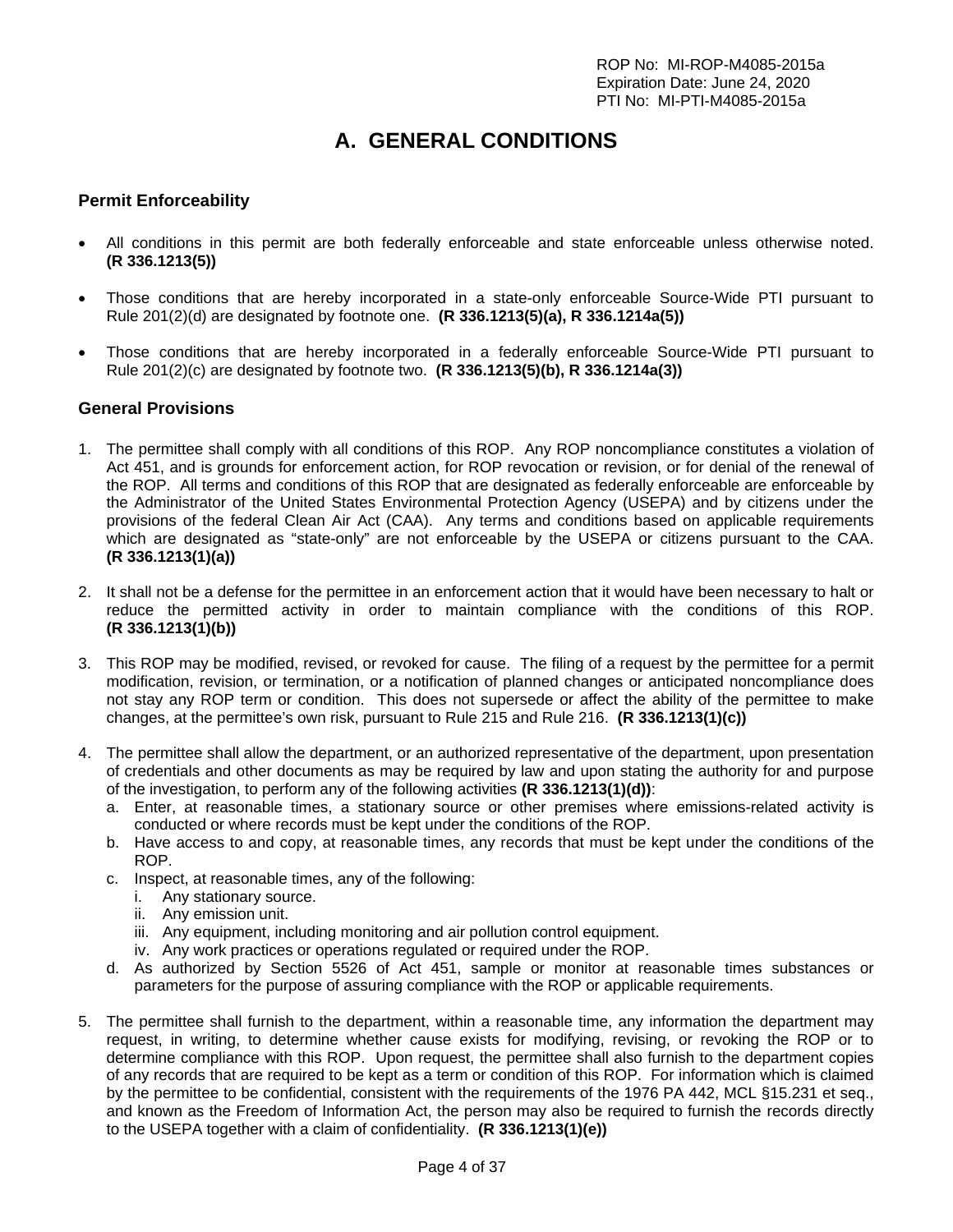ROP No: MI-ROP-M4085-2015a Expiration Date: June 24, 2020 PTI No: MI-PTI-M4085-2015a

- 6. A challenge by any person, the Administrator of the USEPA, or the department to a particular condition or a part of this ROP shall not set aside, delay, stay, or in any way affect the applicability or enforceability of any other condition or part of this ROP. **(R 336.1213(1)(f))**
- 7. The permittee shall pay fees consistent with the fee schedule and requirements pursuant to Section 5522 of Act 451. **(R 336.1213(1)(g))**
- 8. This ROP does not convey any property rights or any exclusive privilege. **(R 336.1213(1)(h))**

## **Equipment & Design**

- 9. Any collected air contaminants shall be removed as necessary to maintain the equipment at the required operating efficiency. The collection and disposal of air contaminants shall be performed in a manner so as to minimize the introduction of contaminants to the outer air. Transport of collected air contaminants in Priority I and II areas requires the use of material handling methods specified in Rule 370(2).<sup>2</sup> (R 336.1370)
- 10. Any air cleaning device shall be installed, maintained, and operated in a satisfactory manner and in accordance with the Michigan Air Pollution Control rules and existing law. **(R 336.1910)**

## **Emission Limits**

- 11. Unless otherwise specified in this ROP, the permittee shall comply with Rule 301, which states, in part, "Except as provided in subrules 2, 3, and 4 of this rule, a person shall not cause or permit to be discharged into the outer air from a process or process equipment a visible emission of a density greater than the most stringent of the following:" 2 **(R 336.1301(1))**
	- a. A 6-minute average of 20 percent opacity, except for one 6-minute average per hour of not more than 27 percent opacity.
	- b. A limit specified by an applicable federal new source performance standard.

The grading of visible emissions shall be determined in accordance with Rule 303.

- 12. The permittee shall not cause or permit the emission of an air contaminant or water vapor in quantities that cause, alone or in reaction with other air contaminants, either of the following:
	- a. Injurious effects to human health or safety, animal life, plant life of significant economic value, or property.<sup>1</sup> **(R 336.1901(a))**
	- b. Unreasonable interference with the comfortable enjoyment of life and property.<sup>1</sup> (R 336.1901(b))

# **Testing/Sampling**

- 13. The department may require the owner or operator of any source of an air contaminant to conduct acceptable performance tests, at the owner's or operator's expense, in accordance with Rule 1001 and Rule 1003, under any of the conditions listed in Rule 1001(1).<sup>2</sup> (R 336.2001)
- 14. Any required performance testing shall be conducted in accordance with Rule 1001(2), Rule 1001(3) and Rule 1003. **(R 336.2001(2), R 336.2001(3), R 336.2003(1))**
- 15. Any required test results shall be submitted to the Air Quality Division (AQD) in the format prescribed by the applicable reference test method within 60 days following the last date of the test. **(R 336.2001(5))**

### **Monitoring/Recordkeeping**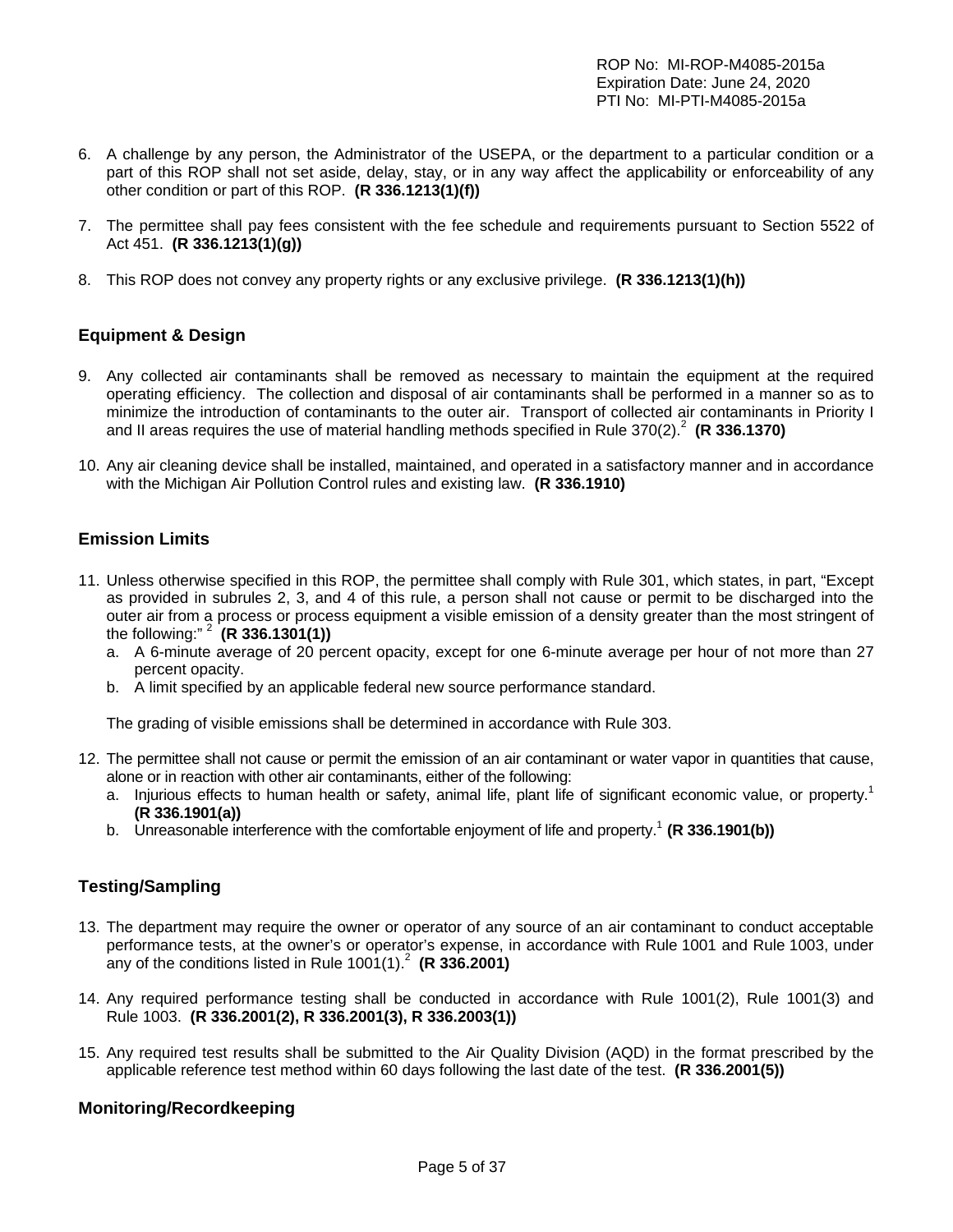- 16. Records of any periodic emission or parametric monitoring required in this ROP shall include the following information specified in Rule 213(3)(b)(i), where appropriate. **(R 336.1213(3)(b))**
	- a. The date, location, time, and method of sampling or measurements.
	- b. The dates the analyses of the samples were performed.
	- c. The company or entity that performed the analyses of the samples.
	- d. The analytical techniques or methods used.
	- e. The results of the analyses.
	- f. The related process operating conditions or parameters that existed at the time of sampling or measurement.
- 17. All required monitoring data, support information and all reports, including reports of all instances of deviation from permit requirements, shall be kept and furnished to the department upon request for a period of not less than 5 years from the date of the monitoring sample, measurement, report or application. Support information includes all calibration and maintenance records and all original strip-chart recordings, or other original data records, for continuous monitoring instrumentation and copies of all reports required by the ROP. **(R 336.1213(1)(e), R 336.1213(3)(b)(ii))**

# **Certification & Reporting**

- 18. Except for the alternate certification schedule provided in Rule 213(3)(c)(iii)(B), any document required to be submitted to the department as a term or condition of this ROP shall contain an original certification by a Responsible Official which states that, based on information and belief formed after reasonable inquiry, the statements and information in the document are true, accurate, and complete. **(R 336.1213(3)(c))**
- 19. A Responsible Official shall certify to the appropriate AQD District Office and to the USEPA that the stationary source is and has been in compliance with all terms and conditions contained in the ROP except for deviations that have been or are being reported to the appropriate AQD District Office pursuant to Rule 213(3)(c). This certification shall include all the information specified in Rule  $213(4)(c)(i)$  through (v) and shall state that, based on information and belief formed after reasonable inquiry, the statements and information in the certification are true, accurate, and complete. The USEPA address is: USEPA, Air Compliance Data - Michigan, Air and Radiation Division, 77 West Jackson Boulevard, Chicago, Illinois 60604. **(R 336.1213(4)(c))**
- 20. The certification of compliance shall be submitted annually for the term of this ROP as detailed in the special conditions, or more frequently if specified in an applicable requirement or in this ROP. **(R 336.1213(4)(c))**
- 21. The permittee shall promptly report any deviations from ROP requirements and certify the reports. The prompt reporting of deviations from ROP requirements is defined in Rule 213(3)(c)(ii) as follows, unless otherwise described in this ROP. **(R 336.1213(3)(c))**
	- a. For deviations that exceed the emissions allowed under the ROP, prompt reporting means reporting consistent with the requirements of Rule 912 as detailed in Condition 25. All reports submitted pursuant to this paragraph shall be promptly certified as specified in Rule 213(3)(c)(iii).
	- b. For deviations which exceed the emissions allowed under the ROP and which are not reported pursuant to Rule 912 due to the duration of the deviation, prompt reporting means the reporting of all deviations in the semiannual reports required by Rule 213(3)(c)(i). The report shall describe reasons for each deviation and the actions taken to minimize or correct each deviation.
	- c. For deviations that do not exceed the emissions allowed under the ROP, prompt reporting means the reporting of all deviations in the semiannual reports required by Rule 213(3)(c)(i). The report shall describe the reasons for each deviation and the actions taken to minimize or correct each deviation.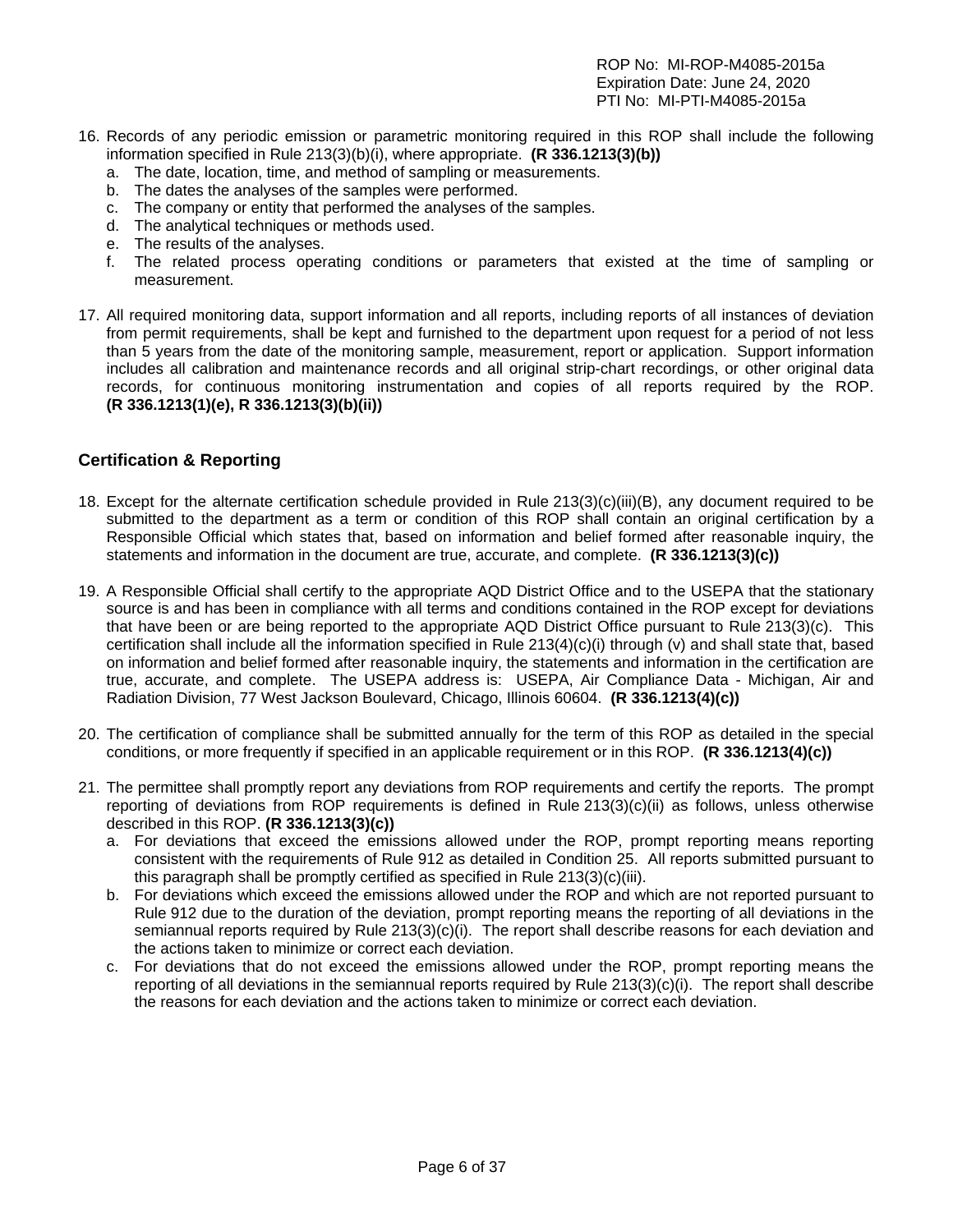- 22. For reports required pursuant to Rule 213(3)(c)(ii), prompt certification of the reports is described in Rule 213(3)(c)(iii) as either of the following **(R 336.1213(3)(c))**:
	- a. Submitting a certification by a Responsible Official with each report which states that, based on information and belief formed after reasonable inquiry, the statements and information in the report are true, accurate, and complete.
	- b. Submitting, within 30 days following the end of a calendar month during which one or more prompt reports of deviations from the emissions allowed under the ROP were submitted to the department pursuant to Rule 213(3)(c)(ii), a certification by a Responsible Official which states that, "based on information and belief formed after reasonable inquiry, the statements and information contained in each of the reports submitted during the previous month were true, accurate, and complete". The certification shall include a listing of the reports that are being certified. Any report submitted pursuant to Rule 213(3)(c)(ii) that will be certified on a monthly basis pursuant to this paragraph shall include a statement that certification of the report will be provided within 30 days following the end of the calendar month.
- 23. Semiannually for the term of the ROP as detailed in the special conditions, or more frequently if specified, the permittee shall submit certified reports of any required monitoring to the appropriate AQD District Office. All instances of deviations from ROP requirements during the reporting period shall be clearly identified in the reports. **(R 336.1213(3)(c)(i))**
- 24. On an annual basis, the permittee shall report the actual emissions, or the information necessary to determine the actual emissions, of each regulated air pollutant as defined in Rule 212(6) for each emission unit utilizing the emissions inventory forms provided by the department. **(R 336.1212(6))**
- 25. The permittee shall provide notice of an abnormal condition, start-up, shutdown, or malfunction that results in emissions of a hazardous or toxic air pollutant which continue for more than one hour in excess of any applicable standard or limitation, or emissions of any air contaminant continuing for more than two hours in excess of an applicable standard or limitation, as required in Rule 912, to the appropriate AQD District Office. The notice shall be provided not later than two business days after the start-up, shutdown, or discovery of the abnormal conditions or malfunction. Notice shall be by any reasonable means, including electronic, telephonic, or oral communication. Written reports, if required under Rule 912, must be submitted to the appropriate AQD District Supervisor within 10 days after the start-up or shutdown occurred, within 10 days after the abnormal conditions or malfunction has been corrected, or within 30 days of discovery of the abnormal conditions or malfunction, whichever is first. The written reports shall include all of the information required in Rule 912(5) and shall be certified by a Responsible Official in a manner consistent with the CAA.<sup>2</sup> (R 336.1912)

# **Permit Shield**

- 26. Compliance with the conditions of the ROP shall be considered compliance with any applicable requirements as of the date of ROP issuance, if either of the following provisions is satisfied. **(R 336.1213(6)(a)(i), R 336.1213(6)(a)(ii))**
	- a. The applicable requirements are included and are specifically identified in the ROP.
	- b. The permit includes a determination or concise summary of the determination by the department that other specifically identified requirements are not applicable to the stationary source.

Any requirements identified in Part E of this ROP have been identified as non-applicable to this ROP and are included in the permit shield.

- 27. Nothing in this ROP shall alter or affect any of the following:
	- a. The provisions of Section 303 of the CAA, emergency orders, including the authority of the USEPA under Section 303 of the CAA. **(R 336.1213(6)(b)(i))**
	- b. The liability of the owner or operator of this source for any violation of applicable requirements prior to or at the time of this ROP issuance. **(R 336.1213(6)(b)(ii))**
	- c. The applicable requirements of the acid rain program, consistent with Section 408(a) of the CAA. **(R 336.1213(6)(b)(iii))**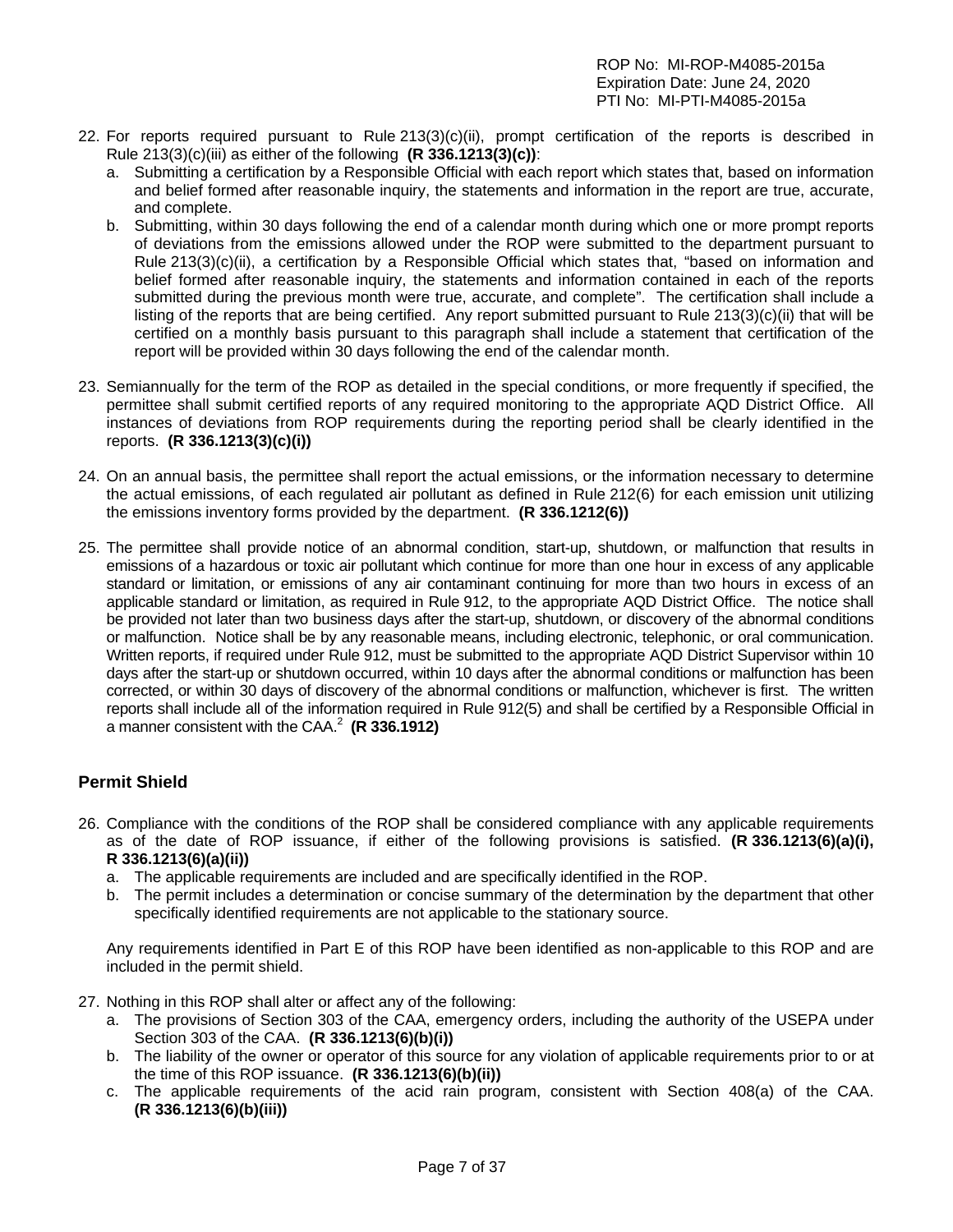- d. The ability of the USEPA to obtain information from a source pursuant to Section 114 of the CAA. **(R 336.1213(6)(b)(iv))**
- 28. The permit shield shall not apply to provisions incorporated into this ROP through procedures for any of the following:
	- a. Operational flexibility changes made pursuant to Rule 215. **(R 336.1215(5))**
	- b. Administrative Amendments made pursuant to Rule 216(1)(a)(i)-(iv). **(R 336.1216(1)(b)(iii))**
	- c. Administrative Amendments made pursuant to Rule  $216(1)(a)(v)$  until the amendment has been approved by the department. **(R 336.1216(1)(c)(iii))**
	- d. Minor Permit Modifications made pursuant to Rule 216(2). **(R 336.1216(2)(f))**
	- e. State-Only Modifications made pursuant to Rule 216(4) until the changes have been approved by the department. **(R 336.1216(4)(e))**
- 29. Expiration of this ROP results in the loss of the permit shield. If a timely and administratively complete application for renewal is submitted not more than 18 months, but not less than 6 months, before the expiration date of the ROP, but the department fails to take final action before the end of the ROP term, the existing ROP does not expire until the renewal is issued or denied, and the permit shield shall extend beyond the original ROP term until the department takes final action. **(R 336.1217(1)(c), R 336.1217(1)(a))**

### **Revisions**

- 30. For changes to any process or process equipment covered by this ROP that do not require a revision of the ROP pursuant to Rule 216, the permittee must comply with Rule 215. **(R 336.1215, R 336.1216)**
- 31. A change in ownership or operational control of a stationary source covered by this ROP shall be made pursuant to Rule 216(1). **(R 336.1219(2))**
- 32. For revisions to this ROP, an administratively complete application shall be considered timely if it is received by the department in accordance with the time frames specified in Rule 216. **(R 336.1210(10))**
- 33. Pursuant to Rule 216(1)(b)(iii), Rule 216(2)(d) and Rule 216(4)(d), after a change has been made, and until the department takes final action, the permittee shall comply with both the applicable requirements governing the change and the ROP terms and conditions proposed in the application for the modification. During this time period, the permittee may choose to not comply with the existing ROP terms and conditions that the application seeks to change. However, if the permittee fails to comply with the ROP terms and conditions proposed in the application during this time period, the terms and conditions in the ROP are enforceable. **(R 336.1216(1)(c)(iii), R 336.1216(2)(d), R 336.1216(4)(d))**

### **Reopenings**

- 34. A ROP shall be reopened by the department prior to the expiration date and revised by the department under any of the following circumstances:
	- a. If additional requirements become applicable to this stationary source with three or more years remaining in the term of the ROP, but not if the effective date of the new applicable requirement is later than the ROP expiration date. **(R 336.1217(2)(a)(i))**
	- b. If additional requirements pursuant to Title IV of the CAA become applicable to this stationary source. **(R 336.1217(2)(a)(ii))**
	- c. If the department determines that the ROP contains a material mistake, information required by any applicable requirement was omitted, or inaccurate statements were made in establishing emission limits or the terms or conditions of the ROP. **(R 336.1217(2)(a)(iii))**
	- d. If the department determines that the ROP must be revised to ensure compliance with the applicable requirements. **(R 336.1217(2)(a)(iv))**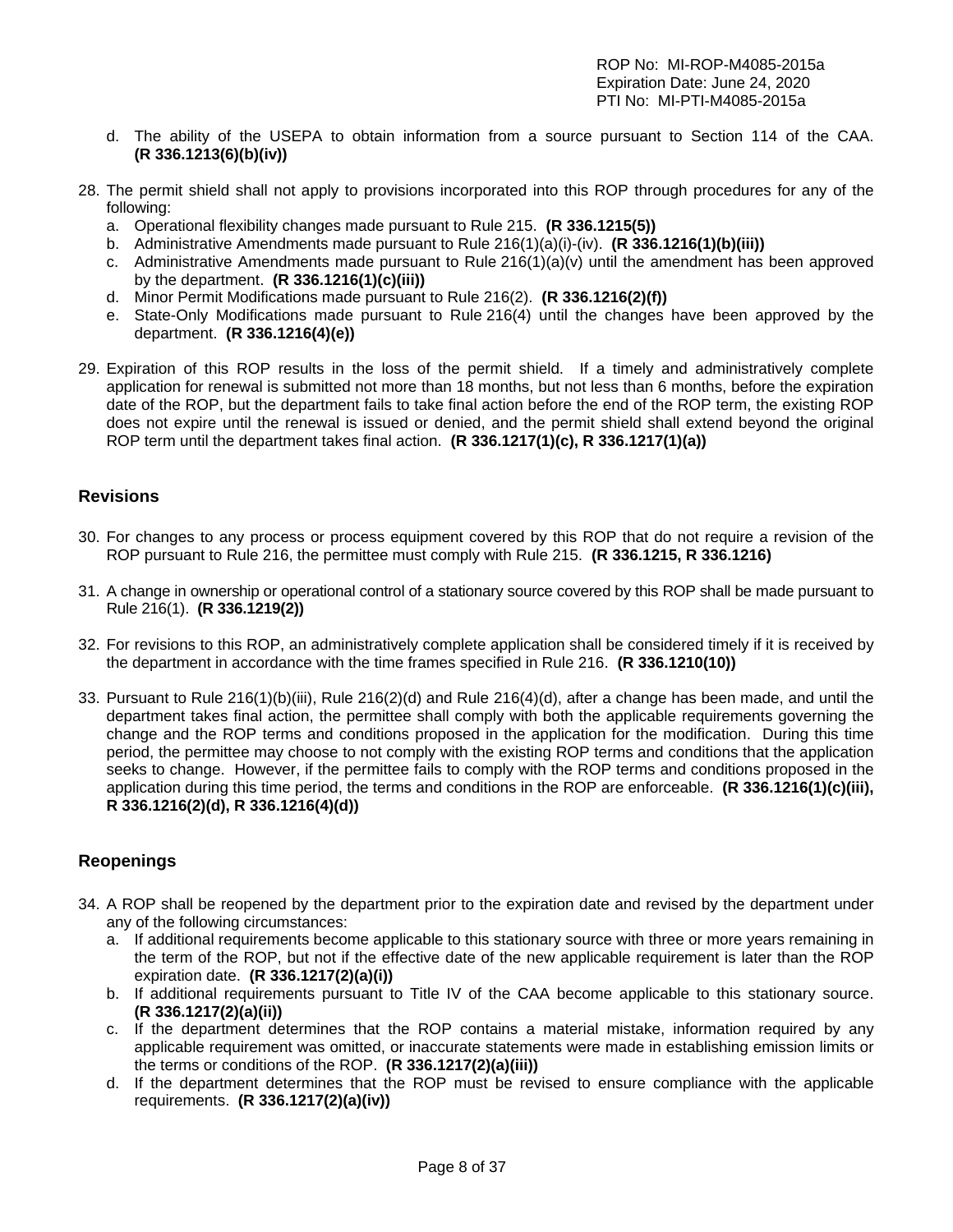### **Renewals**

35. For renewal of this ROP, an administratively complete application shall be considered timely if it is received by the department not more than 18 months, but not less than 6 months, before the expiration date of the ROP. **(R 336.1210(8))**

#### **Stratospheric Ozone Protection**

- 36. If the permittee is subject to Title 40 of the Code of Federal Regulations (CFR), Part 82 and services, maintains, or repairs appliances except for motor vehicle air conditioners (MVAC), or disposes of appliances containing refrigerant, including MVAC and small appliances, or if the permittee is a refrigerant reclaimer, appliance owner or a manufacturer of appliances or recycling and recovery equipment, the permittee shall comply with all applicable standards for recycling and emissions reduction pursuant to 40 CFR Part 82, Subpart F.
- 37. If the permittee is subject to 40 CFR Part 82, and performs a service on motor (fleet) vehicles when this service involves refrigerant in the MVAC, the permittee is subject to all the applicable requirements as specified in 40 CFR Part 82, Subpart B, Servicing of Motor Vehicle Air Conditioners. The term "motor vehicle" as used in Subpart B does not include a vehicle in which final assembly of the vehicle has not been completed by the original equipment manufacturer. The term MVAC as used in Subpart B does not include the air-tight sealed refrigeration system used for refrigerated cargo or an air conditioning system on passenger buses using Hydrochlorofluorocarbon-22 refrigerant.

#### **Risk Management Plan**

- 38. If subject to Section 112(r) of the CAA and 40 CFR Part 68, the permittee shall register and submit to the USEPA the required data related to the risk management plan for reducing the probability of accidental releases of any regulated substances listed pursuant to Section 112(r)(3) of the CAA as amended in 40 CFR Part 68.130. The list of substances, threshold quantities, and accident prevention regulations promulgated under 40 CFR Part 68, do not limit in any way the general duty provisions under Section 112(r)(1).
- 39. If subject to Section 112(r) of the CAA and 40 CFR Part 68, the permittee shall comply with the requirements of 40 CFR Part 68, no later than the latest of the following dates as provided in 40 CFR 68.10(a):
	- a. June 21, 1999,
	- b. Three years after the date on which a regulated substance is first listed under 40 CFR 68.130, or
	- c. The date on which a regulated substance is first present above a threshold quantity in a process.
- 40. If subject to Section 112(r) of the CAA and 40 CFR Part 68, the permittee shall submit any additional relevant information requested by any regulatory agency necessary to ensure compliance with the requirements of 40 CFR Part 68.
- 41. If subject to Section 112(r) of the CAA and 40 CFR Part 68, the permittee shall annually certify compliance with all applicable requirements of Section 112(r) as detailed in Rule 213(4)(c)). **(40 CFR Part 68)**

#### **Emission Trading**

42. Emission averaging and emission reduction credit trading are allowed pursuant to any applicable interstate or regional emission trading program that has been approved by the Administrator of the USEPA as a part of Michigan's State Implementation Plan. Such activities must comply with Rule 215 and Rule 216. **(R 336.1213(12))**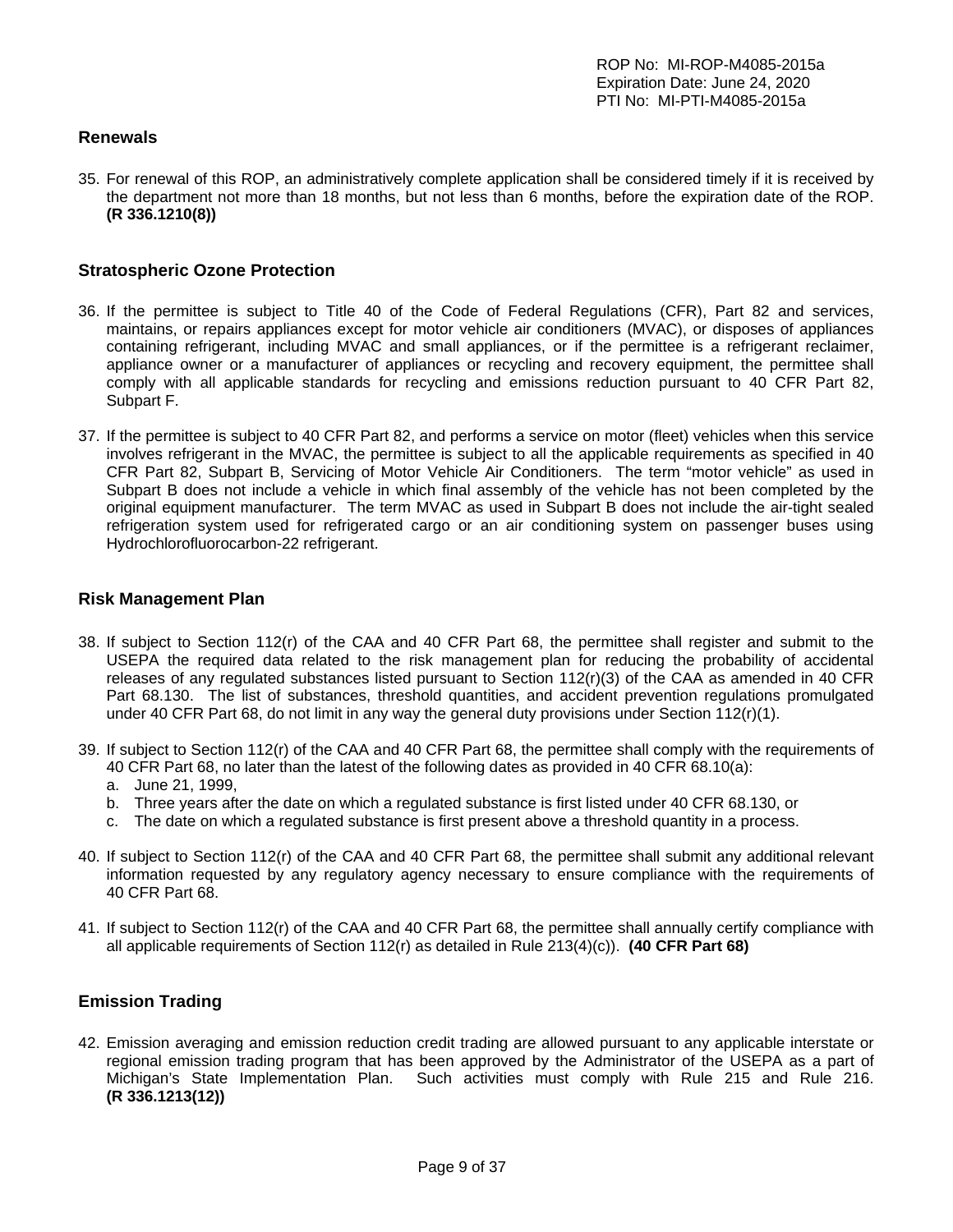# **Permit To Install (PTI)**

- 43. The process or process equipment included in this permit shall not be reconstructed, relocated, or modified unless a PTI authorizing such action is issued by the department, except to the extent such action is exempt from the PTI requirements by any applicable rule.<sup>2</sup> (R 336.1201(1))
- 44. The department may, after notice and opportunity for a hearing, revoke PTI terms or conditions if evidence indicates the process or process equipment is not performing in accordance with the terms and conditions of the PTI or is violating the department's rules or the CAA.<sup>2</sup> (R 336.1201(8), Section 5510 of Act 451)
- 45. The terms and conditions of a PTI shall apply to any person or legal entity that now or hereafter owns or operates the process or process equipment at the location authorized by the PTI. If a new owner or operator submits a written request to the department pursuant to Rule 219 and the department approves the request, this PTI will be amended to reflect the change of ownership or operational control. The request must include all of the information required by Subrules (1)(a), (b) and (c) of Rule 219. The written request shall be sent to the appropriate AQD District Supervisor, MDEQ.<sup>2</sup> (R 336.1219)
- 46. If the installation, reconstruction, relocation, or modification of the equipment for which PTI terms and conditions have been approved has not commenced within 18 months of the original PTI issuance date, or has been interrupted for 18 months, the applicable terms and conditions from that PTI, as incorporated into the ROP, shall become void unless otherwise authorized by the department. Furthermore, the person to whom that PTI was issued, or the designated authorized agent, shall notify the department via the Supervisor, Permit Section, MDEQ, AQD, P. O. Box 30260, Lansing, Michigan 48909, if it is decided not to pursue the installation, reconstruction, relocation, or modification of the equipment allowed by the terms and conditions from that PTI.<sup>2</sup> **(R 336.1201(4))**

### **Footnotes:**

<sup>1</sup>This condition is state-only enforceable and was established pursuant to Rule 201(1)(b). <sup>2</sup>This condition is foderally enforceable and was established pursuant to Rule 201(1)(c).

<sup>2</sup>This condition is federally enforceable and was established pursuant to Rule 201(1)(a).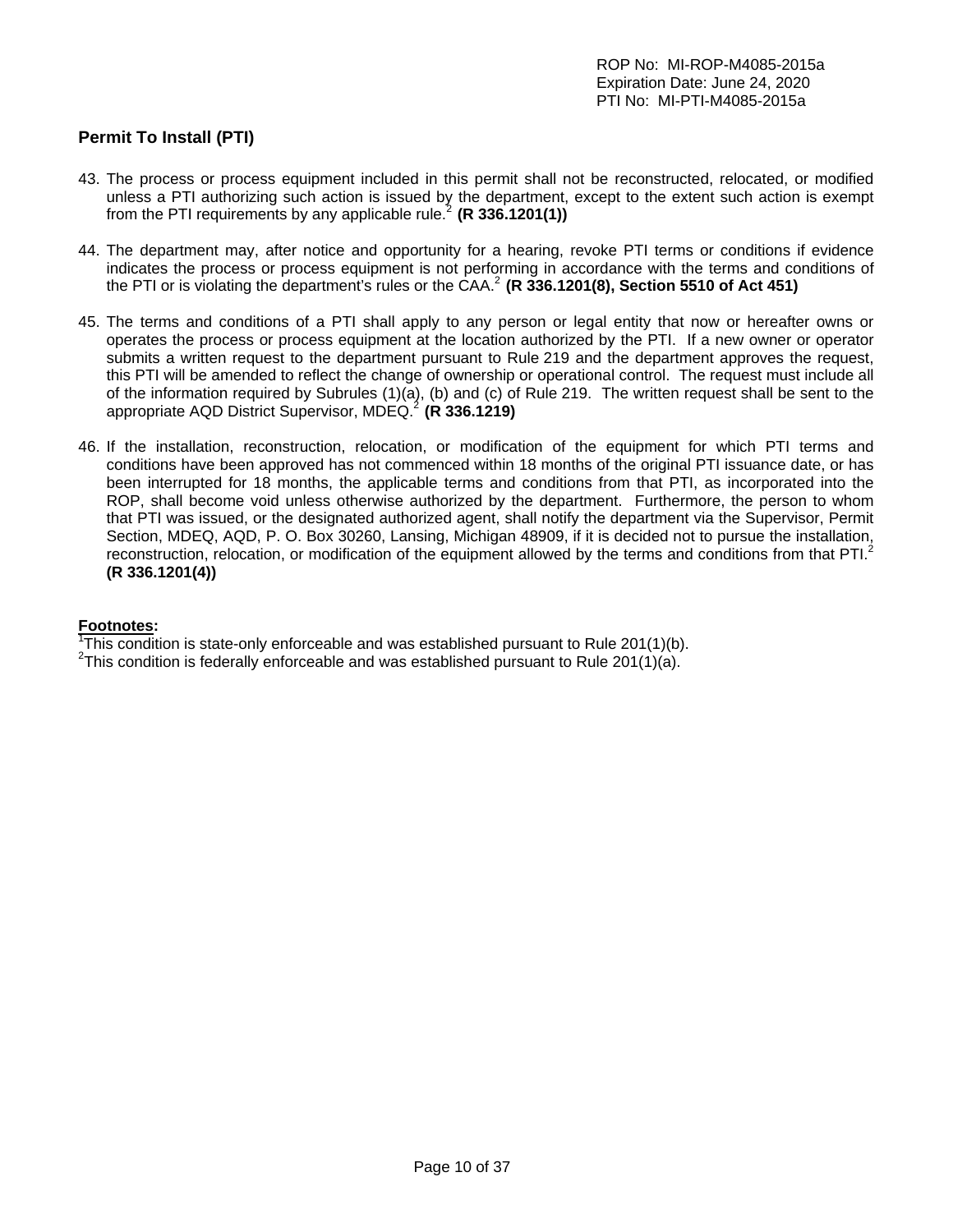# **B. SOURCE-WIDE CONDITIONS**

Part B outlines the Source-Wide Terms and Conditions that apply to this stationary source. The permittee is subject to these special conditions for the stationary source in addition to the general conditions in Part A and any other terms and conditions contained in this ROP.

The permittee shall comply with all specific details in the special conditions and the underlying applicable requirements cited. If a specific condition type does not apply to this source, NA (not applicable) has been used in the table. If there are no Source-Wide Conditions, this section will be left blank.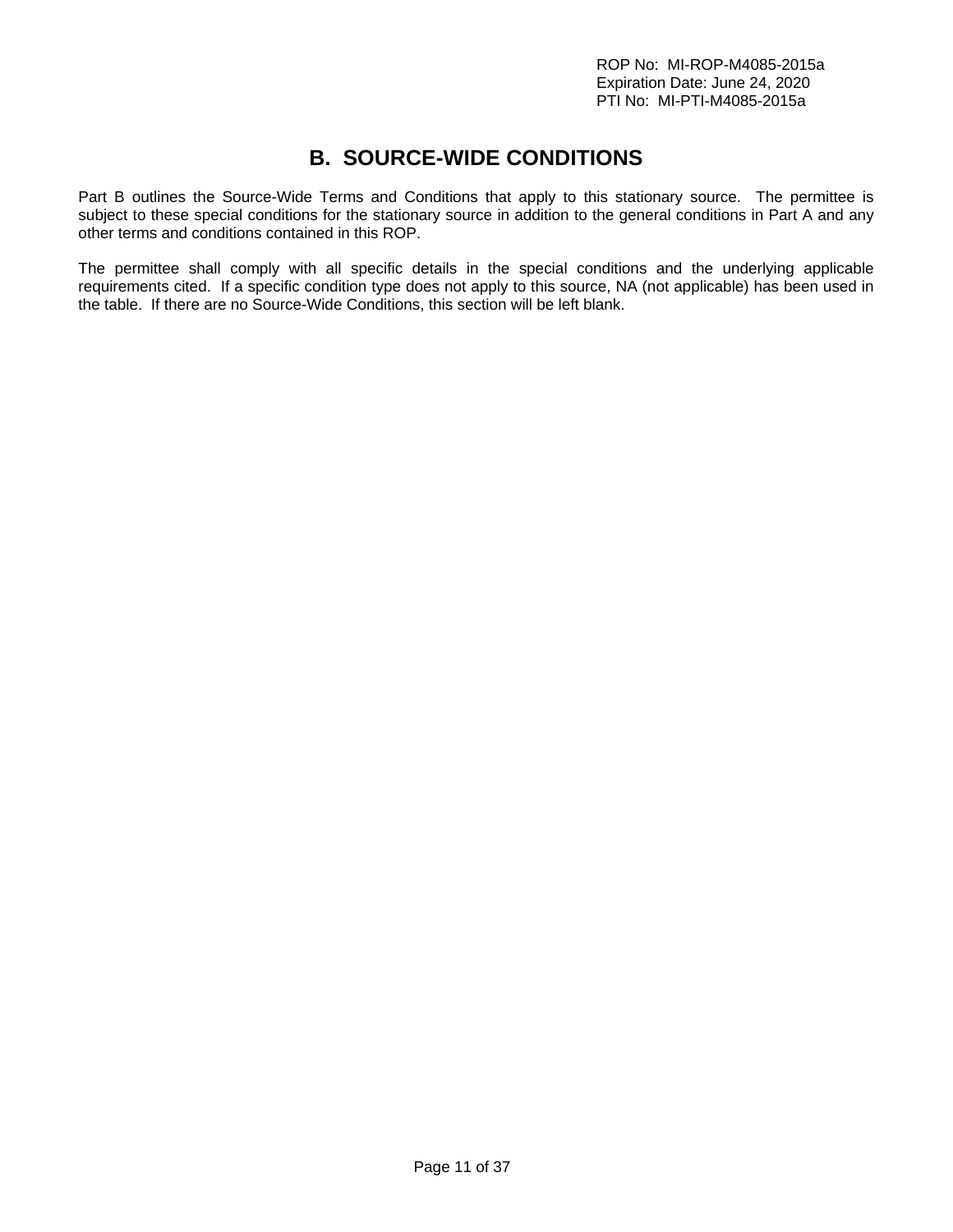# **C. EMISSION UNIT CONDITIONS**

Part C outlines terms and conditions that are specific to individual emission units listed in the Emission Unit Summary Table. The permittee is subject to the special conditions for each emission unit in addition to the General Conditions in Part A and any other terms and conditions contained in this ROP.

The permittee shall comply with all specific details in the special conditions and the underlying applicable requirements cited. If a specific condition type does not apply, NA (not applicable) has been used in the table. If there are no conditions specific to individual emission units, this section will be left blank.

# **EMISSION UNIT SUMMARY TABLE**

The descriptions provided below are for informational purposes and do not constitute enforceable conditions.

| <b>Emission Unit ID</b> | <b>Emission Unit Description</b><br>(Including Process Equipment & Control<br>Device(s)) | <b>Installation</b><br>Date/<br><b>Modification Date</b> | <b>Flexible Group ID</b>           |
|-------------------------|------------------------------------------------------------------------------------------|----------------------------------------------------------|------------------------------------|
| EU-DYNO1                | Engine dynamometer test cell burning                                                     | 01/27/2014                                               | FG-DYNOS,                          |
|                         | unleaded gasoline.                                                                       |                                                          | <b>FG-FACILITY</b>                 |
| EU-DYNO2                | Engine dynamometer test cell burning                                                     | 12/17/2013                                               | FG-DYNOS,                          |
|                         | unleaded gasoline.                                                                       |                                                          | <b>FG-FACILITY</b>                 |
| EU-DYNO3                | Engine dynamometer test cell burning                                                     | 1/13/2014                                                | FG-DYNOS.                          |
|                         | unleaded gasoline.                                                                       |                                                          | <b>FG-FACILITY</b>                 |
| EU-HOTTEST1S            | Natural gas-fired engine hot test stand.                                                 | 01/01/1997                                               | FG-HOTTESTS,<br><b>FG-FACILITY</b> |
| EU-HOTTEST2S            | Natural gas-fired engine hot test stand.                                                 | 01/01/1997                                               | FG-HOTTESTS,                       |
|                         |                                                                                          |                                                          | <b>FG-FACILITY</b>                 |
| <b>EU-HEATERS</b>       | Air handling units, heaters, ovens, and hot                                              | 08/05/2002                                               | <b>FG-FACILITY</b>                 |
|                         | water boilers; each burning natural gas fuel.                                            |                                                          |                                    |
| EU-UST1                 | 5,000 gallon capacity underground gasoline                                               | 01/01/1997                                               | FG-GAS DISP,                       |
| EU-UST2                 | storage tank<br>5,000 gallon capacity underground gasoline                               | 01/01/1997                                               | <b>FG-FACILITY</b><br>FG-GAS DISP, |
|                         | storage tank                                                                             |                                                          | <b>FG-FACILITY</b>                 |
| EU-FIRE PUMP1           | 368 horse power diesel fueled emergency fire                                             | 01/08/1996                                               | FG-EMERG,                          |
|                         | pump engine                                                                              |                                                          | <b>FG-FACILITY</b>                 |
| EU-FIRE PUMP2           | 368 horse power diesel fueled emergency fire                                             | 01/08/1996                                               | FG-EMERG.                          |
|                         | pump engine                                                                              |                                                          | <b>FG-FACILITY</b>                 |
| EU-FIRE_PUMP3           | 368 horse power diesel fueled emergency fire                                             | 01/11/1999                                               | FG-EMERG.                          |
|                         | pump engine                                                                              |                                                          | <b>FG-FACILITY</b>                 |
| EU-RULE331 MACH         | Various machining operations including                                                   | 01/01/2014                                               | FG-RULE331,                        |
|                         | grinding, boring, etc. utilizing various cutting                                         |                                                          | <b>FG-FACILITY</b>                 |
|                         | oils and coolants. The processes are<br>maintained with oil mist collectors and are      |                                                          |                                    |
|                         | exempt from permit to install (R336.1201)                                                |                                                          |                                    |
|                         | requirements by R336.1285(I)(vi), but are                                                |                                                          |                                    |
|                         | subject to R336.1331.                                                                    |                                                          |                                    |
| EU-                     | Loctite adhesive applied to head sub                                                     | 01/01/2014                                               | FG-RULE290,                        |
| HEADSUB_LOCT            | assembly spark plug tube install.                                                        |                                                          | <b>FG-FACILITY</b>                 |
| EU-HEAD LOCT            | Loctite adhesive applied to head line cup plug                                           | 01/01/2014                                               | FG-RULE290,                        |
|                         | install.                                                                                 |                                                          | <b>FG-FACILITY</b>                 |
| EU-BLOCK_LOCT           | Loctite adhesive applied to repair blocks.                                               | 01/01/2014                                               | FG-RULE290,                        |
|                         |                                                                                          |                                                          | <b>FG-FACILITY</b>                 |
| <b>EU-MARKINGINK</b>    | Marking inks for 4.7L head sub-assembly,                                                 | 09/01/2003                                               | FG-RULE290,                        |
|                         | maintenance painting.                                                                    |                                                          | <b>FG-FACILITY</b>                 |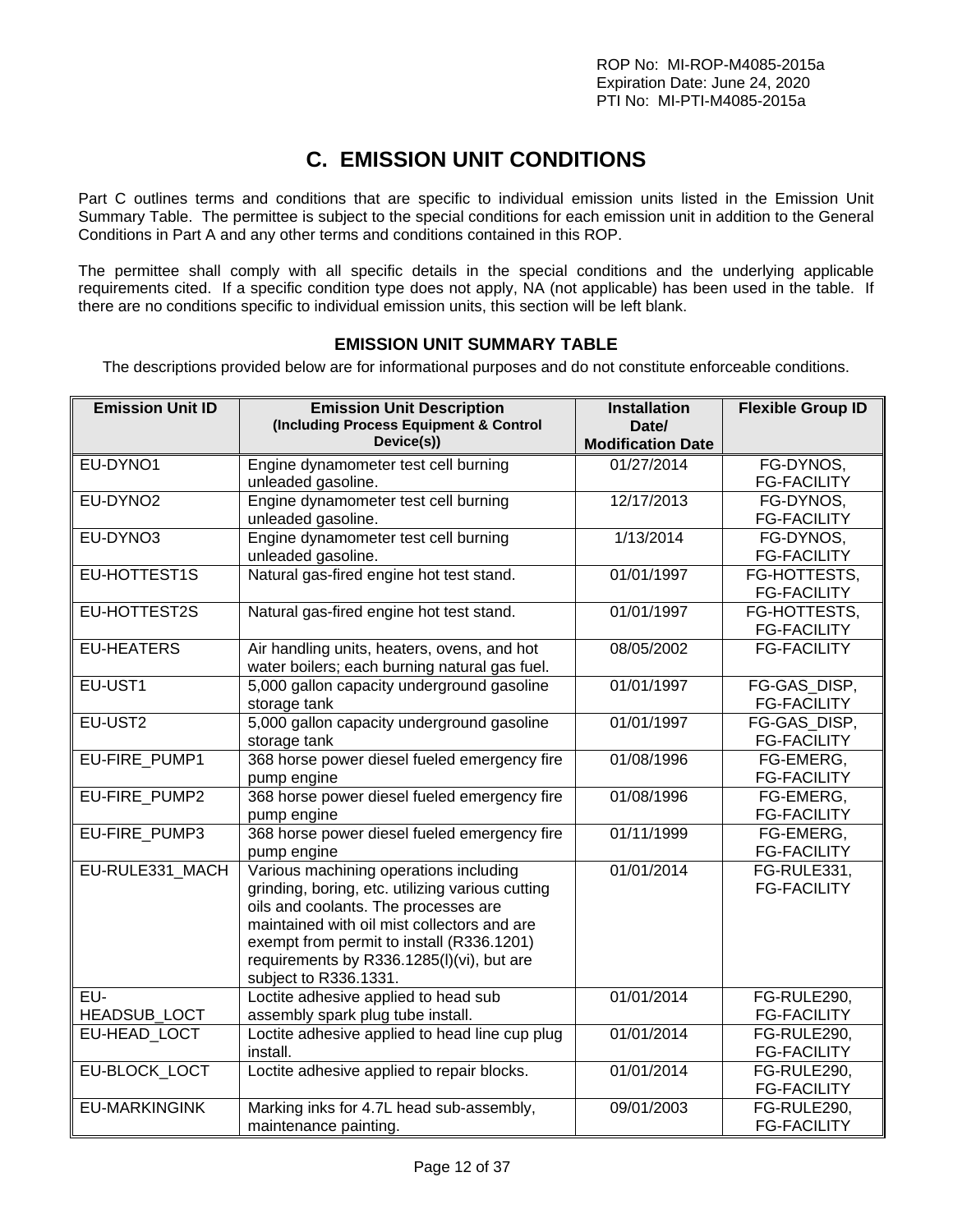ROP No: MI-ROP-M4085-2015a Expiration Date: June 24, 2020 PTI No: MI-PTI-M4085-2015a

| <b>Emission Unit ID</b> | <b>Emission Unit Description</b><br>(Including Process Equipment & Control<br>Device(s)) | <b>Installation</b><br>Date/<br><b>Modification Date</b> | <b>Flexible Group ID</b>          |
|-------------------------|------------------------------------------------------------------------------------------|----------------------------------------------------------|-----------------------------------|
| EU-IPA                  | Isopropyl alcohol used for cleaning engines<br>prior to adhesive application.            | 09/01/2003                                               | FG-RULE290,<br><b>FG-FACILITY</b> |
| EU-STA RTV 400          | RTV adhesive applied to oil pan and front<br>cover.                                      | 01/01/2014                                               | FG-RULE290,<br><b>FG-FACILITY</b> |
| EU-STA RTV 700          | RTV adhesive applied to valve cover.                                                     | 01/01/2014                                               | FG-RULE290,<br><b>FG-FACILITY</b> |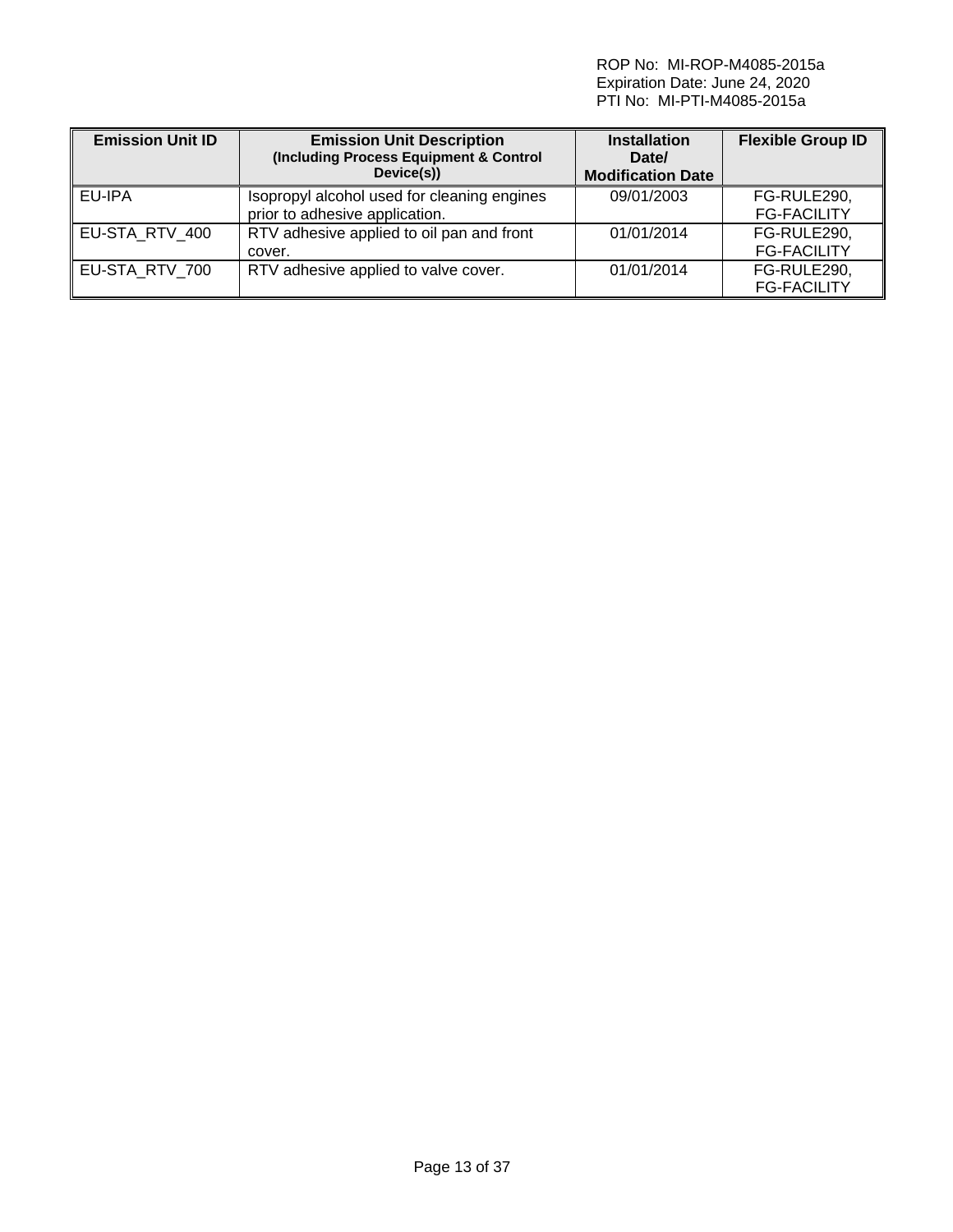# **D. FLEXIBLE GROUP CONDITIONS**

Part D outlines the terms and conditions that apply to more than one emission unit. The permittee is subject to the special conditions for each flexible group in addition to the General Conditions in Part A and any other terms and conditions contained in this ROP.

The permittee shall comply with all specific details in the special conditions and the underlying applicable requirements cited. If a specific condition type does not apply, NA (not applicable) has been used in the table. If there are no special conditions that apply to more than one emission unit, this section will be left blank.

# **FLEXIBLE GROUP SUMMARY TABLE**

The descriptions provided below are for informational purposes and do not constitute enforceable conditions.

| <b>Flexible Group ID</b> | <b>Flexible Group Description</b>                                                                                                                                                                                                                                                                          | <b>Associated</b><br><b>Emission Unit IDs</b>                                                                         |
|--------------------------|------------------------------------------------------------------------------------------------------------------------------------------------------------------------------------------------------------------------------------------------------------------------------------------------------------|-----------------------------------------------------------------------------------------------------------------------|
| <b>FG-DYNOS</b>          | Three dynamometer engine test cells burning unleaded<br>gasoline.                                                                                                                                                                                                                                          | EU-DYNO1,<br>EU-DYNO2,<br>EU-DYNO3                                                                                    |
| <b>FG-HOTTESTS</b>       | Two natural gas-fired hot test stands.                                                                                                                                                                                                                                                                     | EU-HOTTEST1S,<br>EU-HOTTEST2S                                                                                         |
| FG-EMERG_RICE            | Emergency equipment including three diesel fueled fire<br>pumps (compression ignition [CI]) subject to 40 CFR 63<br>Subpart ZZZZ, NESHAP for Reciprocating Internal<br>Combustion Engines (RICE).                                                                                                          | EU-FIRE_PUMP1,<br>EU-FIRE_PUMP2,<br>EU-FIRE PUMP3                                                                     |
| FG-RULE290               | Any emission unit that emits air contaminants and is<br>exempt from the requirements of Rule 201 pursuant to<br>Rules 278 and 290.                                                                                                                                                                         | EU-HEADSUB LOCT,<br>EU-HEAD_LOCT,<br>EU-BLOCK_LOCT,<br>EU-IPA,<br>EU-MARKINGINK,<br>EU-STA RTV 400,<br>EU-STA_RTV_700 |
| <b>FG-GAS DISP</b>       | Gasoline dispensing storage tanks.                                                                                                                                                                                                                                                                         | EU-UST1,<br>EU-UST2                                                                                                   |
| FG-RULE331               | Various machining operations including grinding,<br>boring, etc. utilizing various cutting oils and coolants.<br>The processes are maintained with oil mist collectors<br>and are exempt from permit to install (R336.1201)<br>requirements by R336.1285(I)(vi), but subject to<br>R336.1331 requirements. | EU-RULE331_MACH                                                                                                       |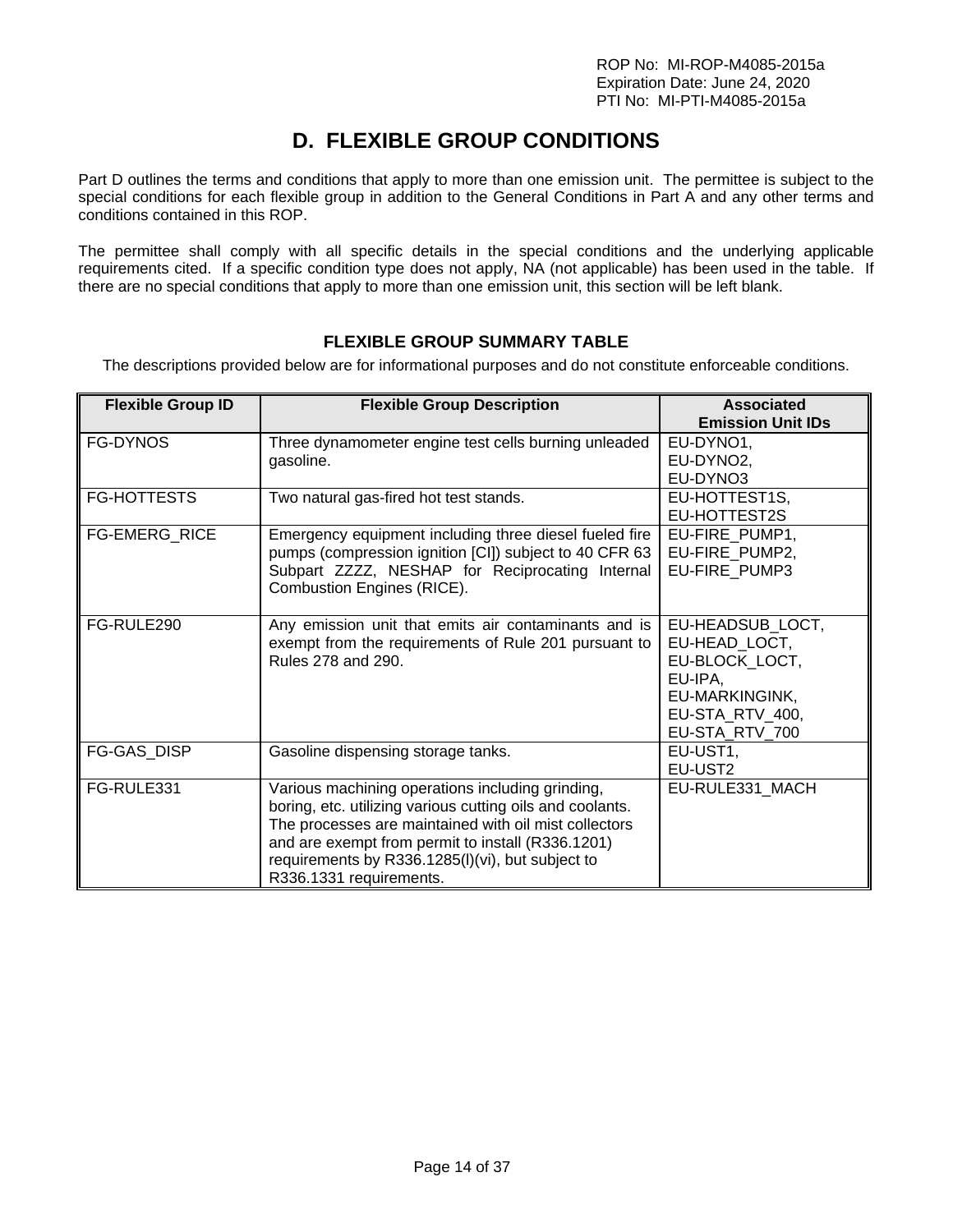#### ROP No: MI-ROP-M4085-2015a Expiration Date: June 24, 2020 PTI No: MI-PTI-M4085-2015a

| <b>Flexible Group ID</b> | <b>Flexible Group Description</b>                                                                                                   | <b>Associated</b><br><b>Emission Unit IDs</b>                                                                                                                                                                                                                                                                   |
|--------------------------|-------------------------------------------------------------------------------------------------------------------------------------|-----------------------------------------------------------------------------------------------------------------------------------------------------------------------------------------------------------------------------------------------------------------------------------------------------------------|
| <b>FG-FACILITY</b>       | All process equipment source-wide including<br>equipment covered by other permits, grand-fathered<br>equipment and exempt equipment | EU-DYNO1,<br>EU-DYNO2.<br>EU-DYNO3,<br>EU-HOTTEST1S,<br>EU-HOTTEST2S,<br>EU-HEATERS,<br>EU-FIRE PUMP1,<br>EU-FIRE_PUMP2,<br>EU-FIRE PUMP3,<br>EU-HEADSUB LOCT,<br>EU-HEAD LOCT,<br>EU-BLOCK_LOCT,<br>EU-IPA,<br>EU-MARKINGINK,<br>EU-STA RTV 400,<br>EU-STA RTV 700,<br>EU-UST1,<br>EU-UST2,<br>EU-RULE331 MACH |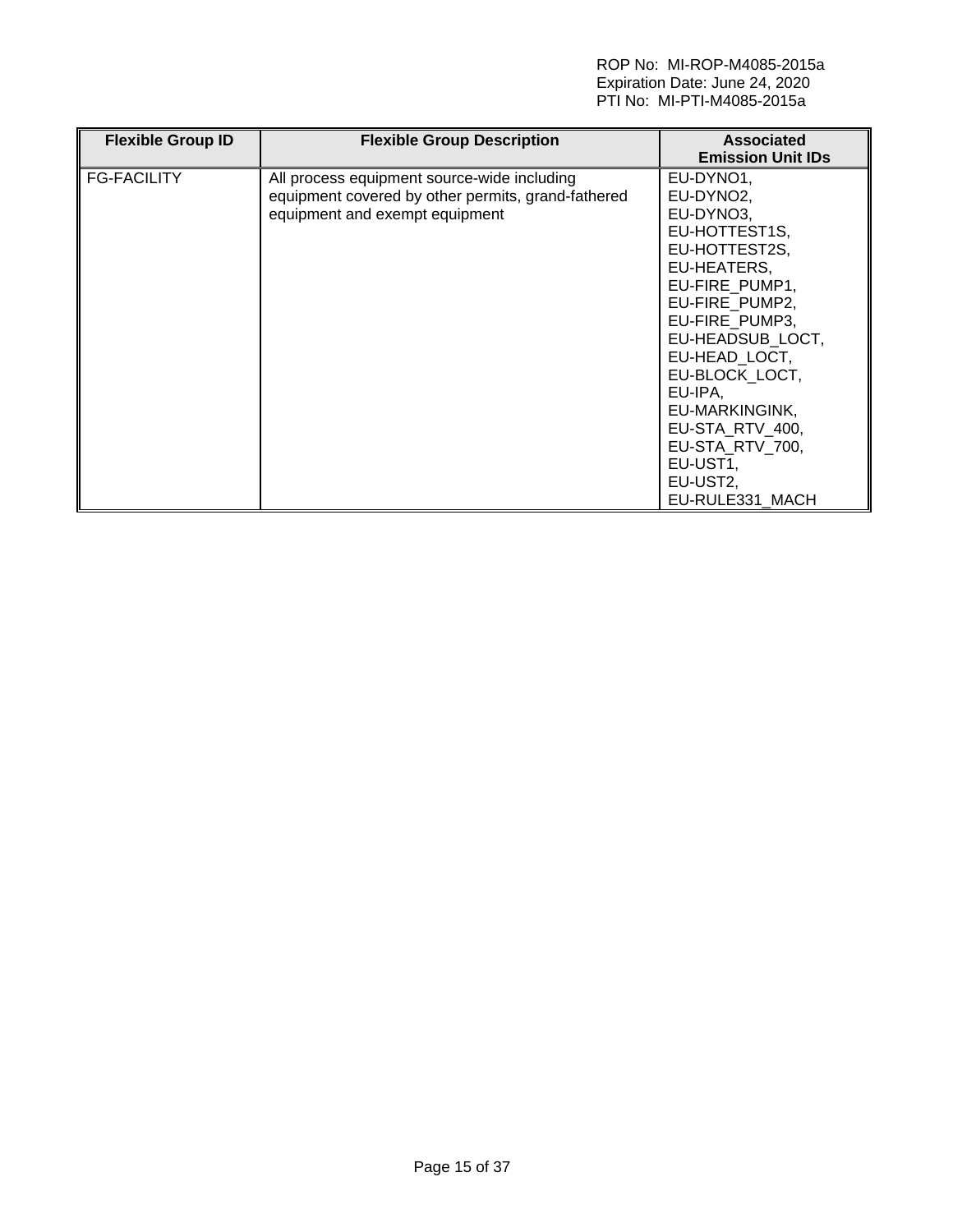# **FG-DYNOS FLEXIBLE GROUP CONDITIONS**

## **DESCRIPTION:**

Three engine dynamometer test cells burning unleaded gasoline.

**Emission Units:** EU-DYNO1, EU-DYNO2, EU-DYNO3

### **POLLUTION CONTROL EQUIPMENT:**

NA

## **I. EMISSION LIMIT(S)**

| <b>Pollutant</b>                                                                                                                                               | Limit                   | Time Period/<br><b>Operating Scenario</b>                                           | <b>Equipment</b> | Testing/<br><b>Monitoring</b><br><b>Method</b> | <b>Underlying Applicable</b><br><b>Requirements</b> |  |
|----------------------------------------------------------------------------------------------------------------------------------------------------------------|-------------------------|-------------------------------------------------------------------------------------|------------------|------------------------------------------------|-----------------------------------------------------|--|
| 1. VOC                                                                                                                                                         | 10.8 tpy <sup>2</sup>   | 12-month rolling time period<br>as determined at the end of<br>each calendar month. | FG-DYNOS         | SC VI.2, V.5                                   | R 336.1205(1)(a) & (b),<br>R 336.1702(a)            |  |
| 2. Benzene                                                                                                                                                     | $0.41$ tpy <sup>1</sup> | 12-month rolling time period<br>as determined at the end of<br>each calendar month. | <b>FG-DYNOS</b>  | SC VI.2, V.5                                   | R 336.1224,<br>R 336.1225                           |  |
| 3. 1,3-Butadiene                                                                                                                                               | $0.14$ tpy <sup>1</sup> | 12-month rolling time period<br>as determined at the end of<br>each calendar month. | <b>FG-DYNOS</b>  | SC VI.2, V.5                                   | R 336.1224,<br>R 336.1225                           |  |
| 4. Formaldehyde                                                                                                                                                | $0.23$ tpy <sup>1</sup> | 12-month rolling time period<br>as determined at the end of<br>each calendar month. | <b>FG-DYNOS</b>  | SC VI.2, V.5                                   | R 336.1224,<br>R 336.1225                           |  |
| Emission Factor for VOC: 0.160 lb/gal                                                                                                                          |                         |                                                                                     |                  |                                                |                                                     |  |
| Benzene, 1,3-Butadiene, and Formaldehyde emission rates are calculated by multiplying the VOC emission rate by<br>the emission factor and a correction factor. |                         |                                                                                     |                  |                                                |                                                     |  |

| Benzene:                       | I1.3-Butadiene:                | Formaldehyde:                  |
|--------------------------------|--------------------------------|--------------------------------|
| IEmission Factor – 5.9 % VOC I | 1 Emission Factor – 0.54 % VOC | 1 Emission Factor – 0.92 % VOC |
| <b>lemissions</b>              | lemissions                     | Temissions                     |
| ICorrection Factor - 0.65      | ICorrection Factor - 2.4       | Correction Factor - 2.3        |

### **II. MATERIAL LIMIT(S)**

- 1. The permittee shall burn only unleaded gasoline in FG-DYNOS.<sup>2</sup> (R 336.1205(1)(a) & (b), R 336.1224, **R 336.1225, R 336.1702, R 336.2803, R 336.2804, 40 CFR 52.21(c) & (d))**
- 2. The unleaded gasoline usage for FG-DYNOS shall not exceed 1,152 gallons per calendar day.<sup>1</sup> (R 336.1224, **R 336.1225)**

### **III. PROCESS/OPERATIONAL RESTRICTION(S)**

NA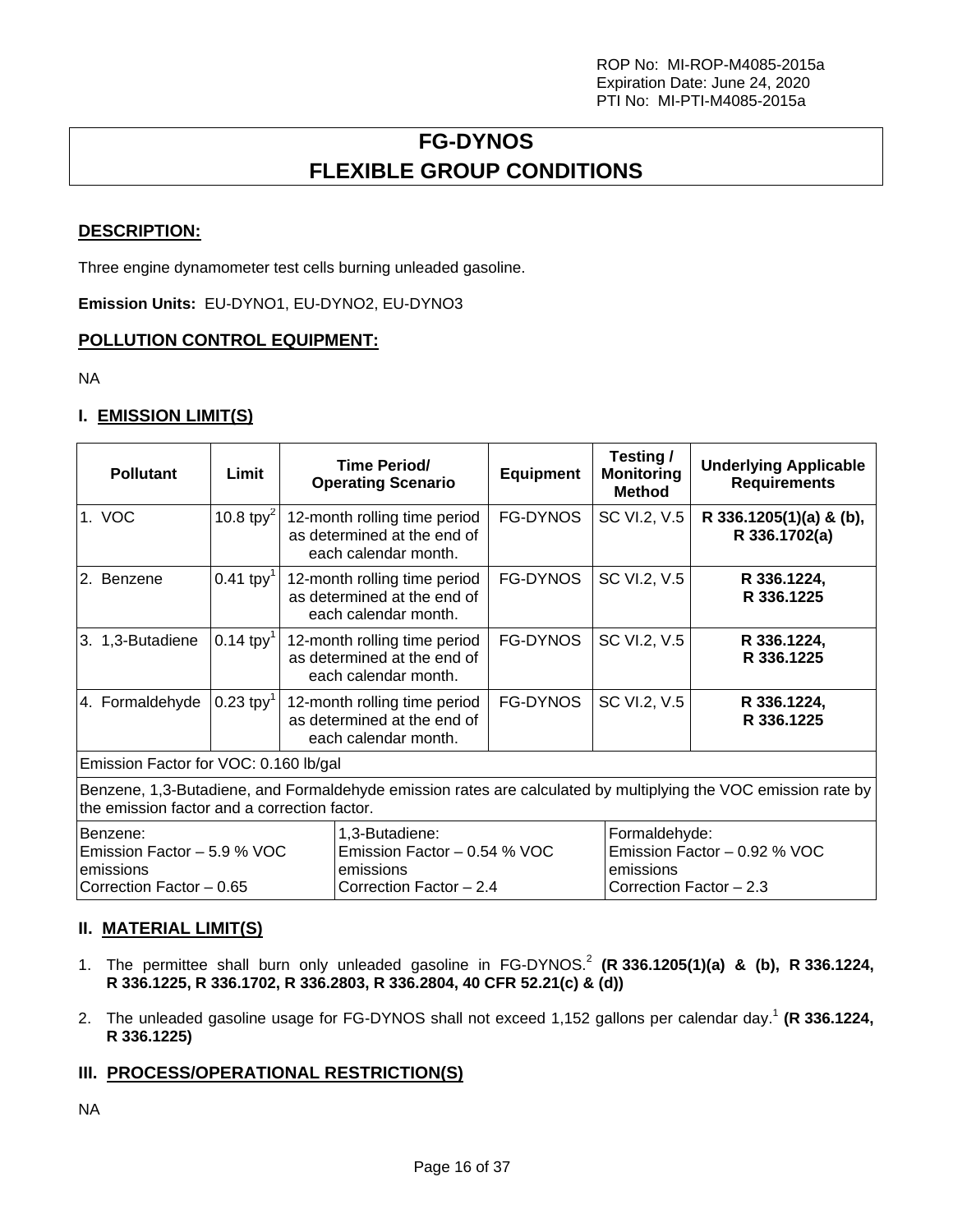### **IV. DESIGN/EQUIPMENT PARAMETER(S)**

NA

### **V. TESTING/SAMPLING**

Records shall be maintained on file for a period of five years. **(R 336.1213(3)(b)(ii))**

1. Not later than December 31, 2018, the permittee shall verify and quantify the VOC, benzene, 1,3-butadiene, formaldehyde, CO and NOx emission rates from one of the following dynamometer test cells; EU-DYNO1, EU-DYNO2, EU-DYNO3, by testing at owner's expense, in accordance with Department requirements. The testing shall be performed over a range of typical engine testing operations. Testing will be completed to verify emission factors used in determining pollutant emissions under FG-DYNOS (VOC, benzene, 1,3-butadiene, formaldehyde) and FG-FACILITY (CO and NOx). No less than 60 days prior to testing, a complete test plan shall be submitted to the AQD. The final plan must be approved by the AQD prior to testing. Verification of emission rates includes the submittal of a complete report of the test results to the AQD within 60 days following the last date of the test. **(R 336.2001, R 336.2003, R 336.2004)**

#### **See Appendix 5**

#### **VI. MONITORING/RECORDKEEPING**

Records shall be maintained on file for a period of five years. **(R 336.1213(3)(b)(ii))**

- 1. The permittee shall complete all required calculations in a format acceptable to the AQD District Supervisor by the 30th day of the calendar month, for the previous calendar month, unless otherwise specified in any monitoring/recordkeeping special condition.2 **(R 336.1205(1)(a) & (b), R 336.1225, R 336.1702(a), R 336.2803, R 336.2804, 40 CFR 52.21(c) & (d))**
- 2. The permittee shall keep the following information on a monthly basis for FG-DYNOS:
	- a) A record of the days of operation for FG-DYNOS.
	- b) Gallons of unleaded gasoline used per month and 12-month rolling time period in FG-DYNOS.
	- c) VOC emission calculations determining the monthly emission rate in tons per calendar month.
	- d) VOC emission calculations determining the annual emission rate in tons per 12-month rolling time period as determined at the end of each calendar month.
	- e) Benzene emission calculations determining the monthly emission rate in tons per calendar month.
	- f) Benzene emission calculations determining the annual emission rate in tons per 12-month rolling time period as determined at the end of each calendar month.
	- g) 1,3-Butadiene emission calculations determining the monthly emission rate in tons per calendar month.
	- h) 1,3-Butadiene emission calculations determining the annual emission rate in tons per 12-month rolling time period as determined at the end of each calendar month.
	- i) Formaldehyde emission calculations determining the monthly emission rate in tons per calendar month.
	- j) Formaldehyde emission calculations determining the annual emission rate in tons per 12-month rolling time period as determined at the end of each calendar month.

The permittee shall keep the records in a format acceptable to the AQD District Supervisor. The permittee shall keep all records on file and make them available to the Department upon request.<sup>2</sup> **(R 336.1205(1)(a) & (b)**, **R 336.1224, R 336.1225, R 336.1702(a))** 

- 3. The permittee shall keep the following information on a monthly basis for FG-DYNOS:
	- a) Gallons of unleaded gasoline used per calendar day in FG-DYNOS. The permittee shall keep the records in a format acceptable to the AQD District Supervisor. The permittee shall keep all records on file and make them available to the Department upon request.2 **(R 336.1205(1)(a) & (b)**, **R 336.1224, R 336.1225, R 336.1702(a))**

#### **See Appendices 3, 4, and 7**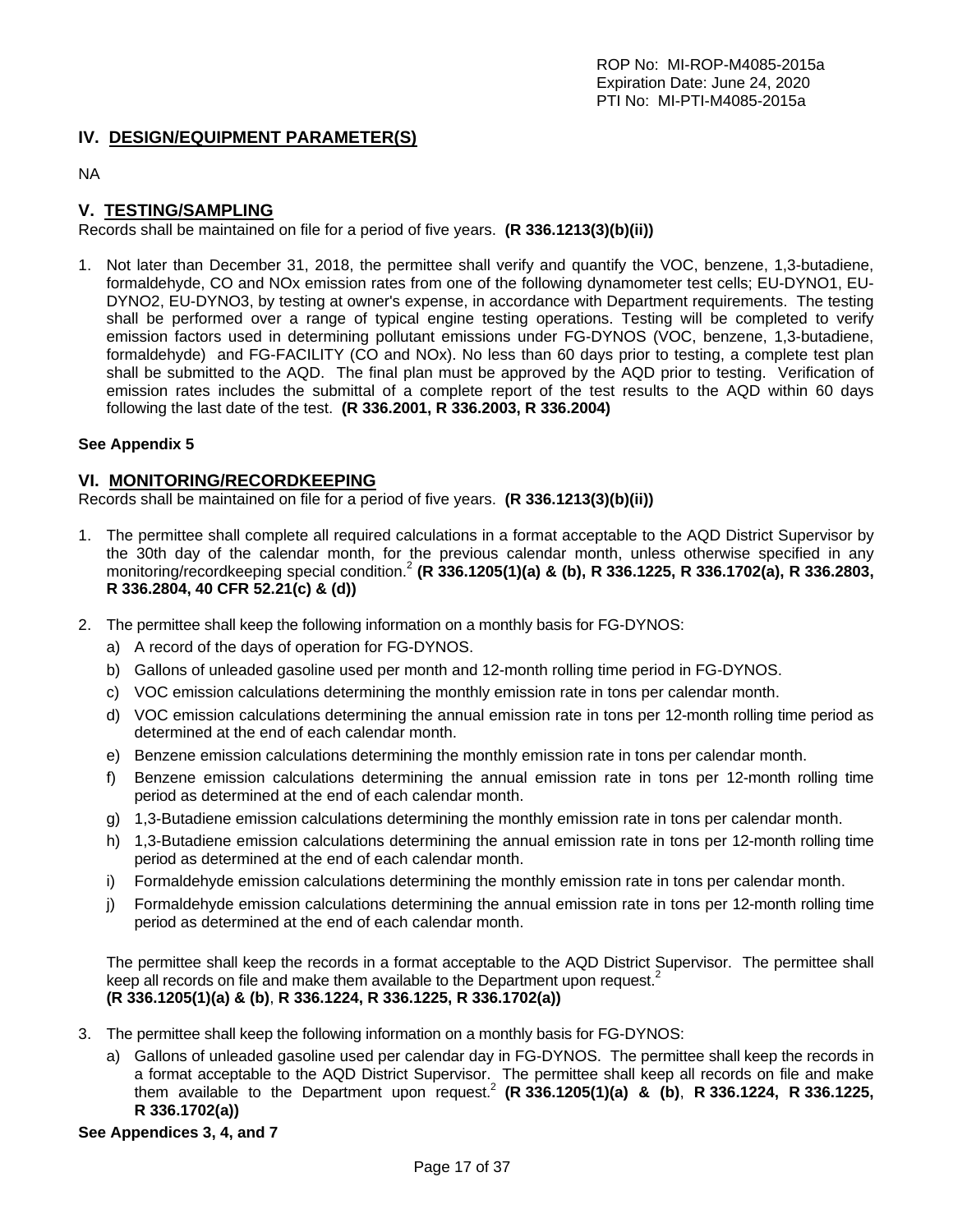## **VII. REPORTING**

- 1. Prompt reporting of deviations pursuant to General Conditions 21 and 22 of Part A. **(R 336.1213(3)(c)(ii))**
- 2. Semiannual reporting of monitoring and deviations pursuant to General Condition 23 of Part A. The report shall be postmarked or received by the appropriate AQD District Office by March 15 for reporting period July 1 to December 31 and September 15 for reporting period January 1 to June 30. **(R 336.1213(3)(c)(i))**
- 3. Annual certification of compliance pursuant to General Conditions 19 and 20 of Part A. The report shall be postmarked or received by the appropriate AQD District Office by March 15 for the previous calendar year. **(R 336.1213(4)(c))**

#### **See Appendix 8**

#### **VIII. STACK/VENT RESTRICTION(S)**

The exhaust gases from the stacks listed in the table below shall be discharged unobstructed vertically upwards to the ambient air unless otherwise noted:

| <b>Stack &amp; Vent ID</b> | <b>Maximum</b><br><b>Exhaust</b><br><b>Dimensions</b><br>(inches) | <b>Minimum Height</b><br><b>Above Ground</b><br>(feet) | <b>Underlying Applicable</b><br><b>Requirements</b>             |
|----------------------------|-------------------------------------------------------------------|--------------------------------------------------------|-----------------------------------------------------------------|
| 1. SV-DYNOSTACK            | $18^{2}$                                                          | $38.0^2$                                               | R 336.1225, R 336.2803,<br>R 336.2804,<br>40 CFR 52.21(c) & (d) |

# **IX. OTHER REQUIREMENT(S)**

NA

## **Footnotes:**

<sup>1</sup>This condition is state-only enforceable and was established pursuant to Rule 201(1)(b).  $2.2$ This condition is foderally enforceable and was established pursuant to Rule 201(1)(c).

<sup>2</sup>This condition is federally enforceable and was established pursuant to Rule 201(1)(a).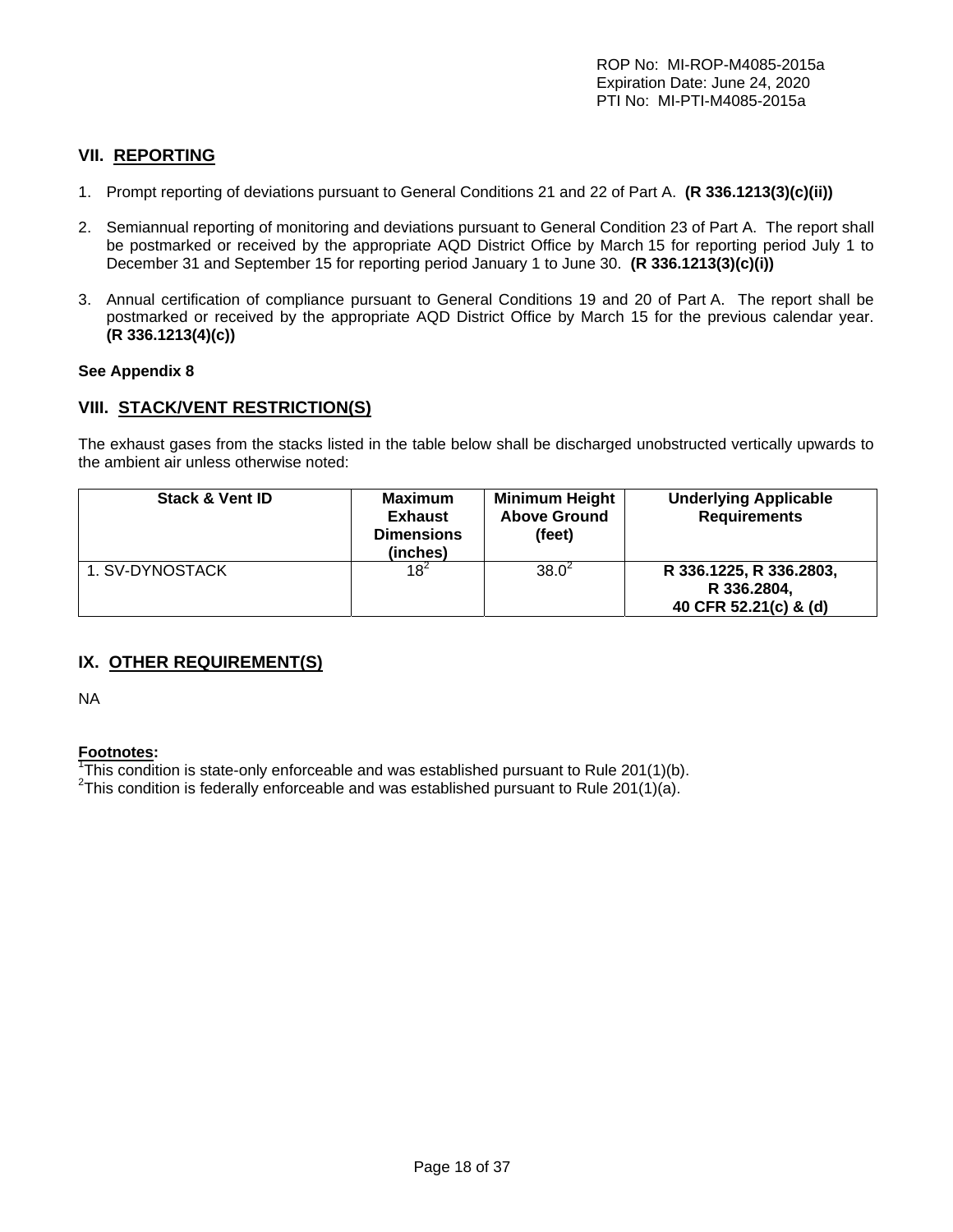# **FG-HOTTESTS FLEXIBLE GROUP CONDITIONS**

## **DESCRIPTION:**

Two natural gas-fired hot test stands.

**Emission Units:** EU-HOTTEST1S, EU-HOTTEST2S

### **POLLUTION CONTROL EQUIPMENT:**

NA

## **I. EMISSION LIMIT(S)**

NA

### **II. MATERIAL LIMIT(S)**

- 1. The permittee shall burn only natural gas in FG-HOTTESTS.<sup>2</sup> (R 336.1205(1)(a) & (b), R 336.1224, **R 336.1225, R 336.1702, R 336.2803, R 336.2804, 40 CFR 52.21(c) & (d))**
- 2. The fuel usage for FG-HOTTESTS shall not exceed 2.0 million cubic feet per year on a 12-month rolling time period as determined at the end of each calendar month.<sup>2</sup>  $(R 336.1205(1)(a)$  & (b), R 336.1702(a), **R 336.2803, R 336.2804, 40 CFR 52.21(c) & (d))**

### **III. PROCESS/OPERATIONAL RESTRICTION(S)**

NA

### **IV. DESIGN/EQUIPMENT PARAMETER(S)**

1. The permittee shall install, calibrate, maintain and operate in a satisfactory manner, a device to monitor and record the natural gas usage of FG-HOTTESTS on a continuous basis.2  **(R 336.1205, R 336.1225, R 336.1702, R 336.2803, R 336.2804, 40 CFR 52.21(c) & (d))**

#### **V. TESTING/SAMPLING**

Records shall be maintained on file for a period of five years. **(R 336.1213(3)(b)(ii))**

NA

#### **See Appendix 5**

### **VI. MONITORING/RECORDKEEPING**

Records shall be maintained on file for a period of five years. **(R 336.1213(3)(b)(ii))**

1. The permittee shall complete all required calculations in a format acceptable to the AQD District Supervisor by the 30th day of the calendar month, for the previous calendar month, unless otherwise specified in any monitoring/recordkeeping special condition.2 **(R 336.1205(1)(a) & (b), R 336.1225, R 336.1702(a), R 336.2803, R 336.2804, 40 CFR 52.21(c) & (d))**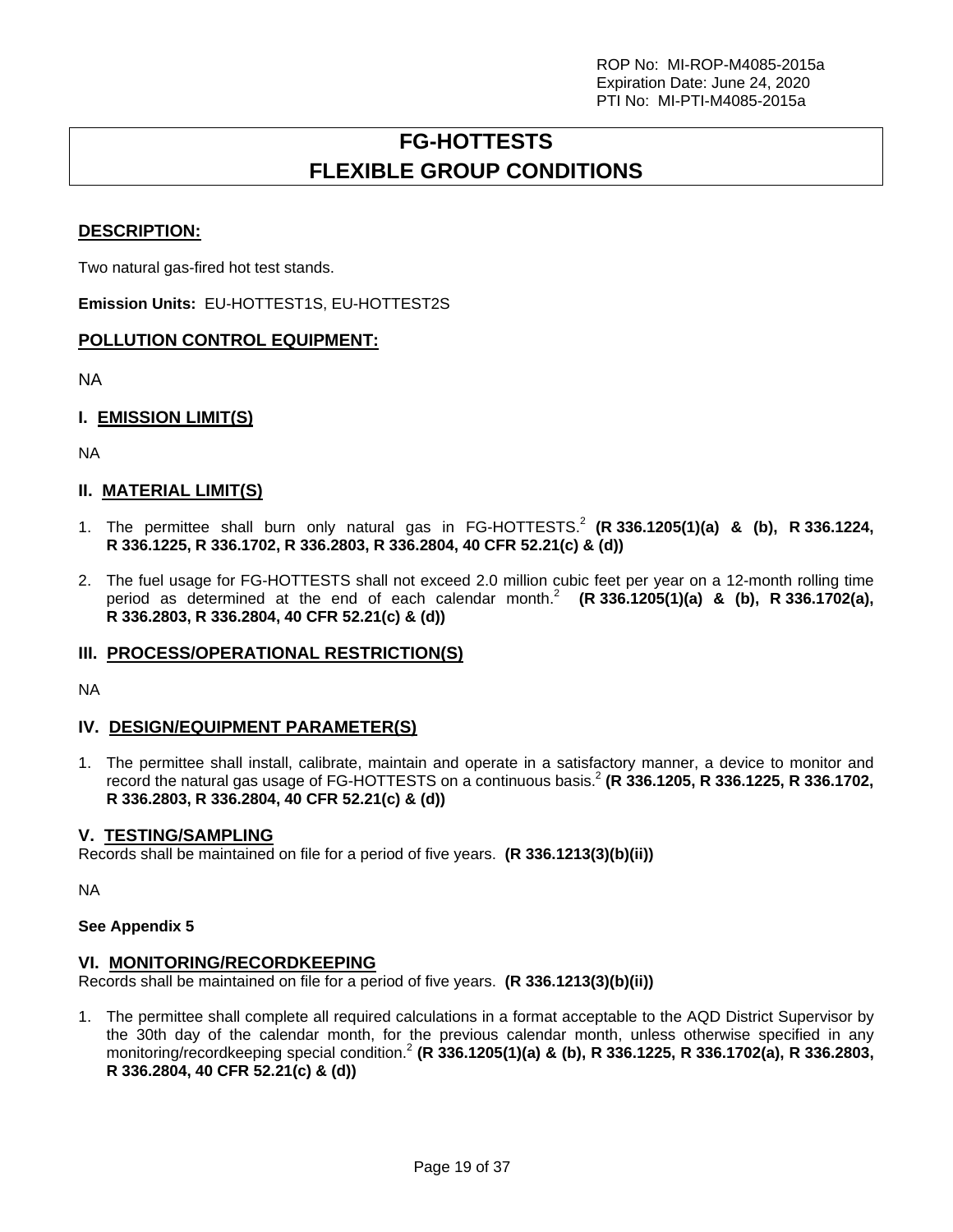2. The permittee shall keep the following information on a monthly basis for FG-HOTTESTS:

a) Million cubic feet of natural gas used per month and 12-month rolling time period in FG-HOTTESTS. The permittee shall keep the records in a format acceptable to the AQD District Supervisor. The permittee shall keep all records on file and make them available to the Department upon request.<sup>2</sup> (R 336.1205(1)(a) & (b), **R 336.1225, R 336.1702(a), R 336.2803, R 336.2804, 40 CFR 52.21(c) & (d))** 

### **See Appendices 3, 4, and 7**

## **VII. REPORTING**

- 1. Prompt reporting of deviations pursuant to General Conditions 21 and 22 of Part A. **(R 336.1213(3)(c)(ii))**
- 2. Semiannual reporting of monitoring and deviations pursuant to General Condition 23 of Part A. The report shall be postmarked or received by the appropriate AQD District Office by March 15 for reporting period July 1 to December 31 and September 15 for reporting period January 1 to June 30. **(R 336.1213(3)(c)(i))**
- 3. Annual certification of compliance pursuant to General Conditions 19 and 20 of Part A. The report shall be postmarked or received by the appropriate AQD District Office by March 15 for the previous calendar year. **(R 336.1213(4)(c))**

#### **See Appendix 8**

## **VIII. STACK/VENT RESTRICTION(S)**

The exhaust gases from the stacks listed in the table below shall be discharged unobstructed vertically upwards to the ambient air unless otherwise noted:

| <b>Stack &amp; Vent ID</b> | <b>Maximum</b><br><b>Exhaust</b><br><b>Dimensions</b><br>(inches) | <b>Minimum Height</b><br><b>Above Ground</b><br>(feet) | <b>Underlying Applicable</b><br><b>Requirements</b>             |
|----------------------------|-------------------------------------------------------------------|--------------------------------------------------------|-----------------------------------------------------------------|
| 1. SV-HOTTESTS             | 12 <sup>2</sup>                                                   | 50 <sup>2</sup>                                        | R 336.1225, R 336.2803,<br>R 336.2804,<br>40 CFR 52.21(c) & (d) |

# **IX. OTHER REQUIREMENT(S)**

NA

**Footnotes:** 

<sup>1</sup>This condition is state-only enforceable and was established pursuant to Rule 201(1)(b).  $2.2$ This condition is foderally enforceable and was established pursuant to Rule 201(1)(c).

<sup>2</sup>This condition is federally enforceable and was established pursuant to Rule 201(1)(a).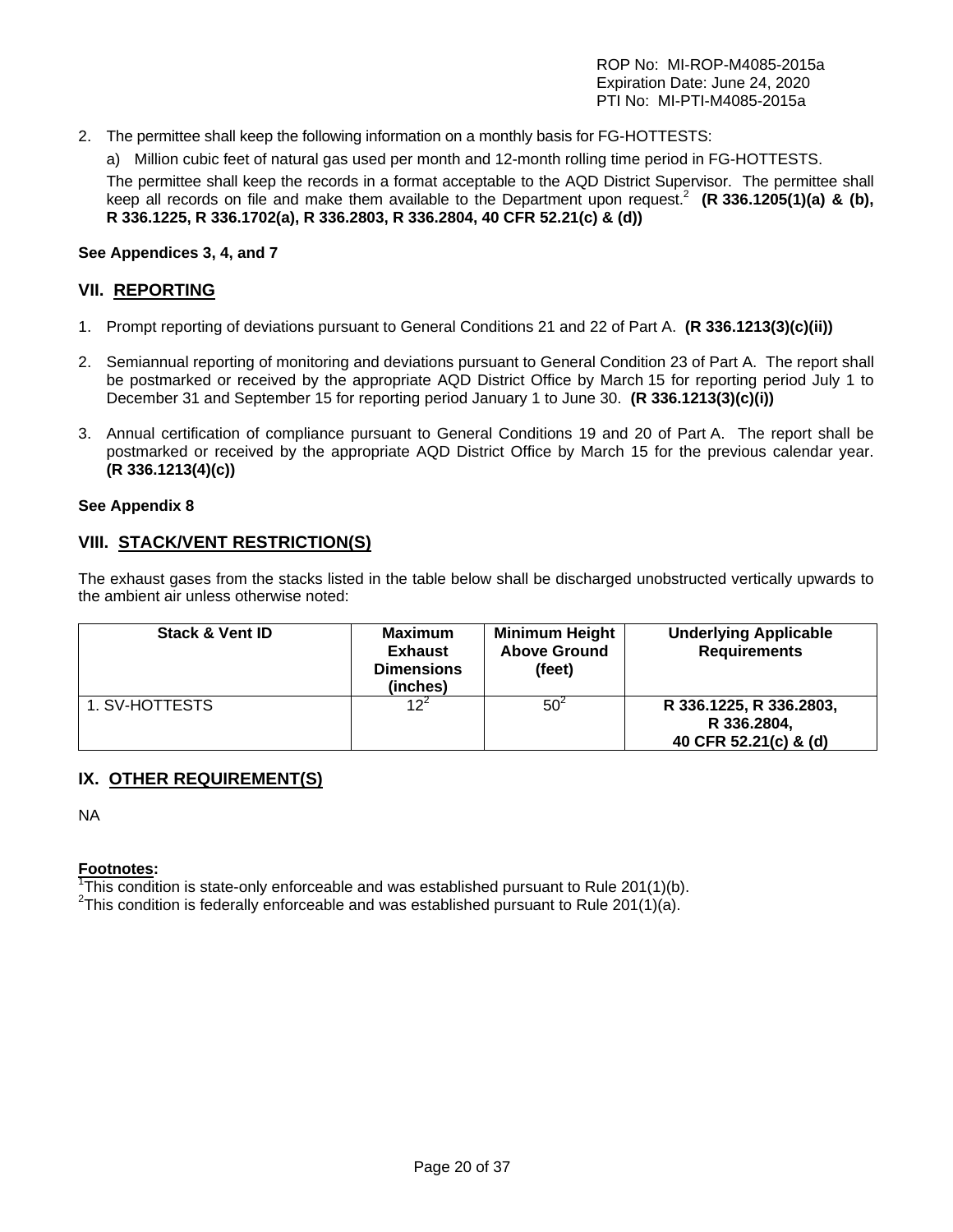# **FG-EMERG\_RICE FLEXIBLE GROUP CONDITIONS**

## **DESCRIPTION:**

Emergency equipment including three diesel fueled fire pumps (compression ignition [CI]) subject to 40 CFR 63 Subpart ZZZZ, NESHAP for Reciprocating Internal Combustion Engines (RICE).

Compliance date – May 3, 2013 for CI Engines

**Emission Units:** EU-FIRE\_PUMP1, EU-FIRE\_PUMP2, EU-FIRE\_PUMP3

#### **POLLUTION CONTROL EQUIPMENT**

NA

## **I. EMISSION LIMIT(S)**

NA

### **II. MATERIAL LIMIT(S)**

NA

### **III. PROCESS/OPERATIONAL RESTRICTION(S)**

- 1. The permittee shall operate and maintain any affected CI RICE, including associated air pollution control equipment and monitoring equipment, in a manner consistent with safety and good air pollution control practices for minimizing emissions. The general duty to minimize emissions does not require you to make any further efforts to reduce emissions if levels required by this standard have been achieved. Determination of whether such operation and maintenance procedures are being used will be based on information available to the Administrator which may include, but is not limited to, monitoring results, review of operation and maintenance procedures, review of operation and maintenance records, and inspection of the source. **(40 CFR 63.6605(b))**
- 2. The permittee shall comply with the following requirements, except during periods of startup: **(40 CFR 63.6603(a))**

#### **For CI Engines: (40 CFR 63.6603(a), Table 2d item 4)**

- a) Change oil and filter every 500 hours of operation or annually, whichever comes first, except as allowed in SC III.4.
- b) Inspect air cleaner every 1,000 hours of operation or annually, whichever comes first.
- c) Inspect all hoses and belts every 500 hours of operation or annually, whichever comes first, and replace as necessary.
- 3. The permittee shall operate and maintain the stationary RICE and after-treatment control device (if any) according to the manufacturer's emission-related written instructions or develop you own maintenance plan which must provide to the extent practicable for the maintenance and operation of the engine in a manner consistent with good air-pollution control practice for minimizing emissions. **(40 CFR 63.6625(e), 40 CFR 63.6640(a) , Table 6 item 9)**
- 4. The permittee may utilize an oil analysis program in order to extend the specified oil change requirement in 40 CFR 63.6603(a) and as listed in SC III.2. The oil analysis program must be performed at the same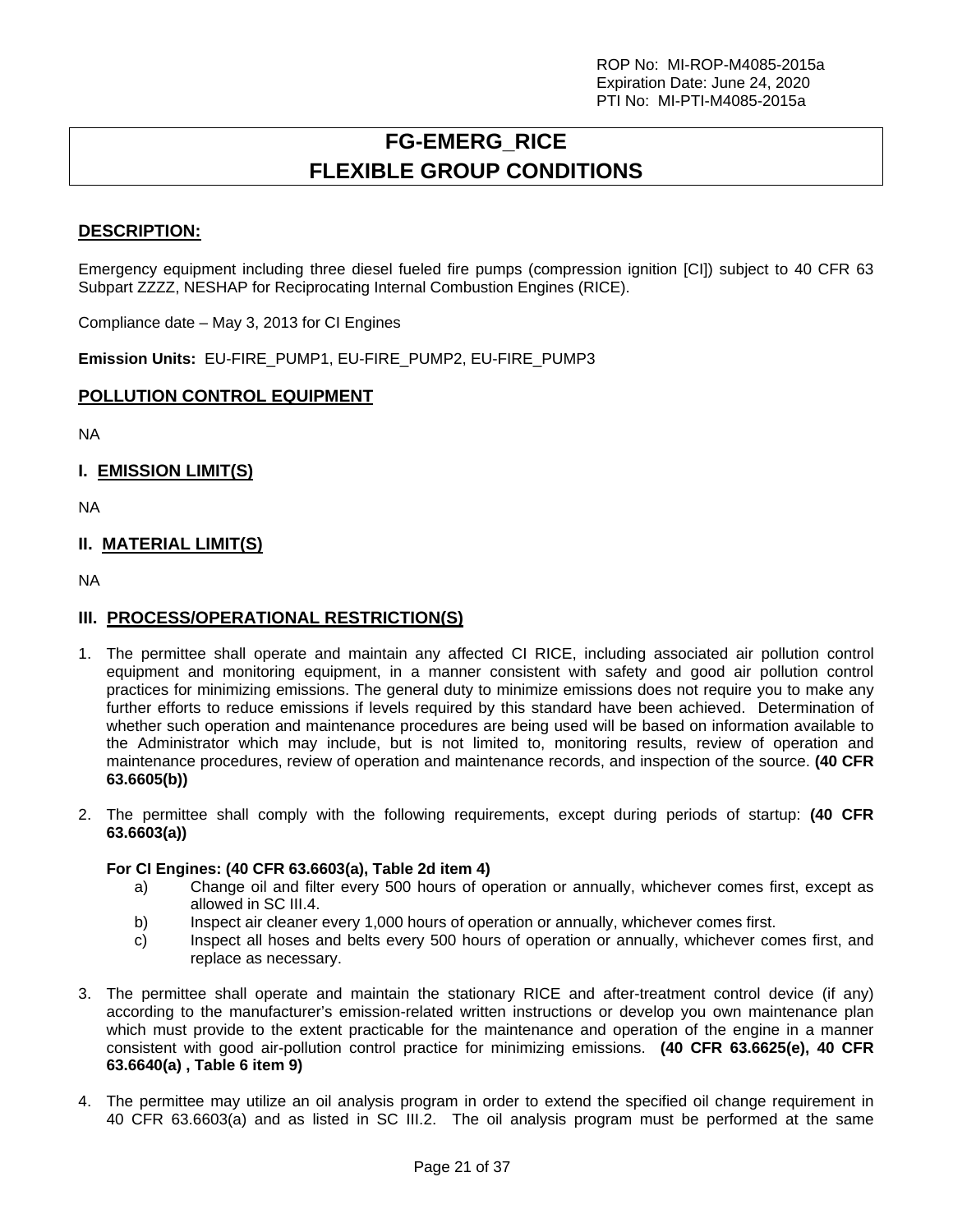frequency as oil changes are required. The analysis program must analyze the parameters and keep records as required in 63.6625(i). **(40 CFR 63.6625(i))**

- 5. The permittee shall not allow the engine(s) to exceed 100 hours for maintenance checks and readiness testing. The owner or operator may petition the Administrator for approval of additional hours to be used for maintenance checks and readiness testing, but a petition is not required if the owner or operator maintains records indicating that Federal, State, or local standards require maintenance and testing of emergency RICE beyond 100 hours per year. **(40 CFR 63.6640(f)(ii))**
- 6. The permittee shall not allow the engine(s) to operate more than 50 hours per year for non-emergency situations, as allowed in 40 CFR 63.6640(f)(iii). **(40 CFR 63.6640(f)(iii))**

### **IV. DESIGN/EQUIPMENT PARAMETER(S)**

NA

#### **V. TESTING/SAMPLING**

Records shall be maintained on file for a period of five years. **(R 336.1213(3)(b)(ii))**

1. If using the oil analysis program for CI Engine(s), the permittee shall test for Total Base Number, viscosity and percent water content. **(40 CFR 63.6625(i))**

#### **See Appendix 5**

#### **VI. MONITORING/RECORDKEEPING**

Records shall be maintained on file for a period of five years. **(R 336.1213(3)(b)(ii))**

- 1. Must install a non-resettable hour meter if one is not already installed. **(40 CFR 63.6625(f))**
- 2. The permittee must keep records of the hours of operation of the engine that is recorded through the nonresettable hour meter. **(40 CFR 63.6655(f))**
- 3. The permittee must document how many hours are spent for emergency operation, including what classified the operation as emergency, and how many hours are spent for non-emergency. **(40 CFR 63.6655(f))**

#### **See Appendices 3, 4, and 7**

#### **VII. REPORTING**

- 1. Prompt reporting of deviations pursuant to General Conditions 21 and 22 of Part A. **(R 336.1213(3)(c)(ii))**
- 2. Semiannual reporting of monitoring and deviations pursuant to General Condition 23 of Part A. The report shall be postmarked or received by the appropriate AQD District Office by March 15 for reporting period July 1 to December 31 and September 15 for reporting period January 1 to June 30. **(R 336.1213(3)(c)(i))**
- 3. Annual certification of compliance pursuant to General Conditions 19 and 20 of Part A. The report shall be postmarked or received by the appropriate AQD District Office by March 15 for the previous calendar year. **(R 336.1213(4)(c))**

#### **See Appendix 8**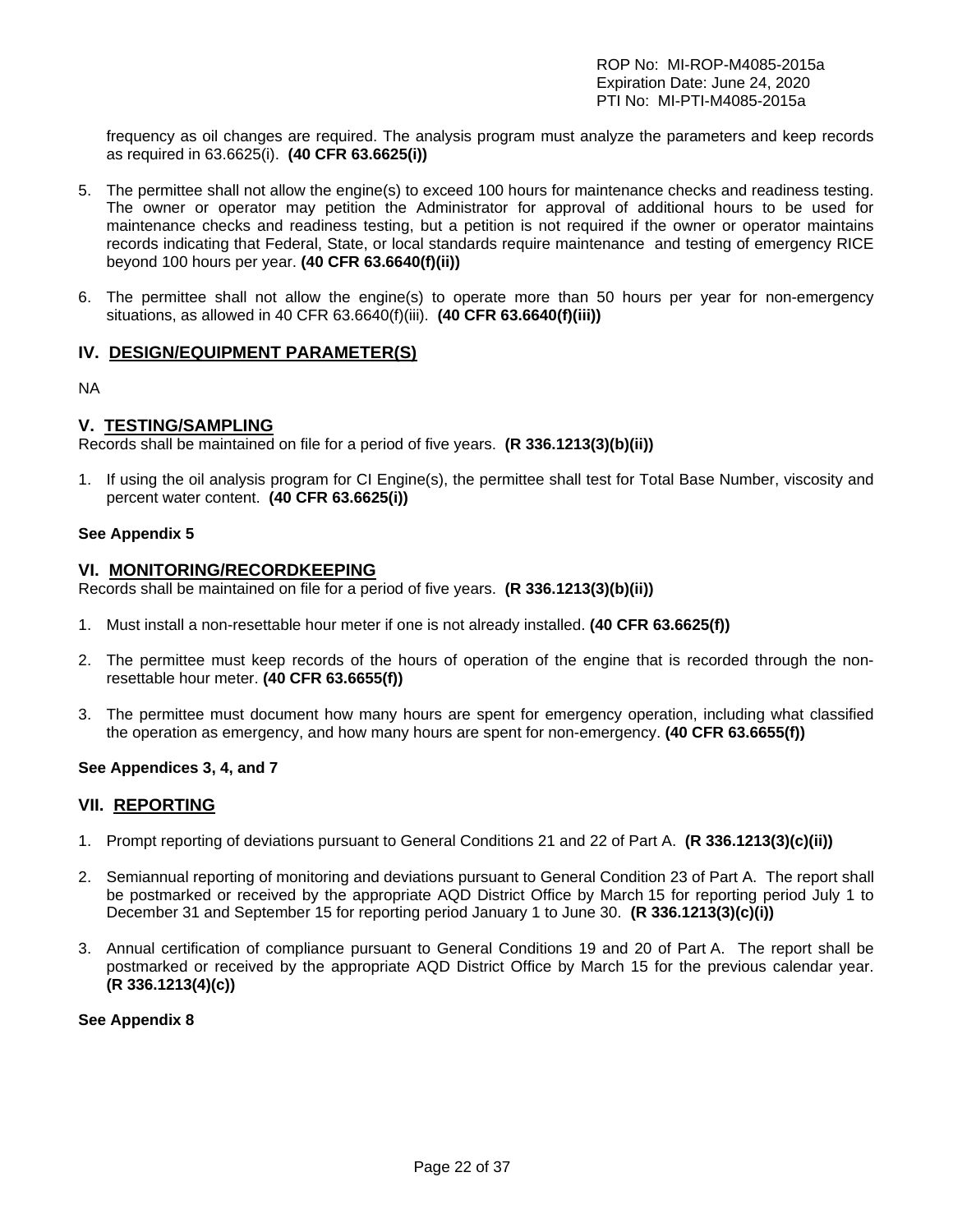## **VIII. STACK/VENT RESTRICTION(S)**

The exhaust gases from the stacks listed in the table below shall be discharged unobstructed vertically upwards to the ambient air unless otherwise noted:

NA

# **IX. OTHER REQUIREMENT(S)**

1. Permittee shall comply with all applicable provisions of the RICE MACT as specified in 40 CFR 63 Subpart ZZZZ. **(40 CFR 63 Subpart ZZZZ)**

#### **Footnotes:**

<sup>1</sup>This condition is state-only enforceable and was established pursuant to Rule 201(1)(b).  $2.2$ This condition is foderally enforceable and was established pursuant to Rule 201(1)(c).

<sup>2</sup>This condition is federally enforceable and was established pursuant to Rule 201(1)(a).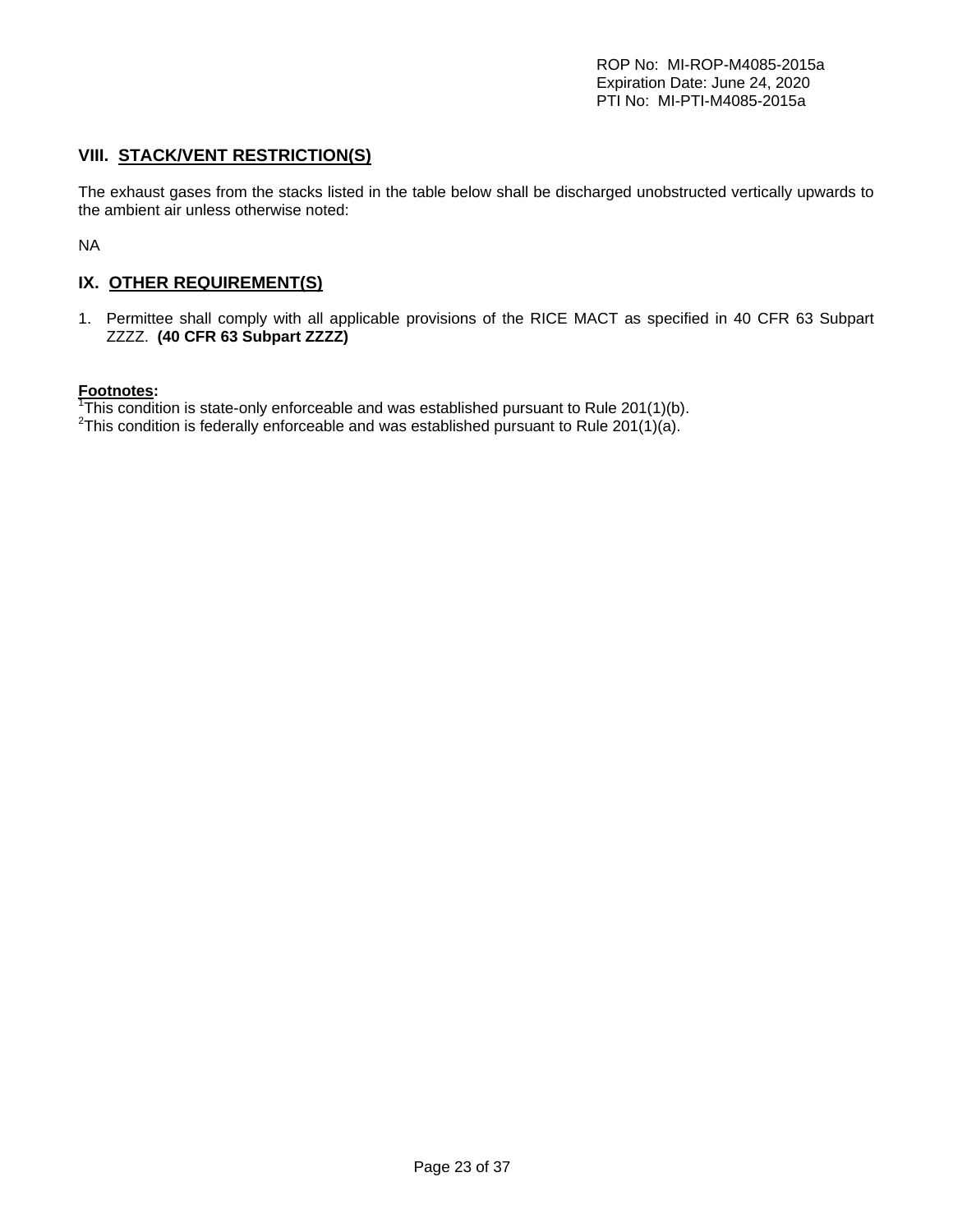# **FG-RULE290 FLEXIBLE GROUP CONDITIONS**

# **DESCRIPTION**

Any emission unit that emits air contaminants and is exempt from the requirements of Rule 201 pursuant to Rules 278 and 290.

**Emission Units:** EU-HEADSUB\_LOCT, EU-HEAD\_LOCT, EU-BLOCK\_LOCT, EU-IPA, EU-MARKINGINK, EU-STA\_RTV\_400, EU-STA\_RTV\_700

### **POLLUTION CONTROL EQUIPMENT**

NA

### **I. EMISSION LIMIT(S)**

- 1. Each emission unit that emits only noncarcinogenic volatile organic compounds or noncarcinogenic materials which are listed in Rule 122(f) as not contributing appreciably to the formation of ozone if the total uncontrolled or controlled emissions of air contaminants are not more than 1,000 or 500 pounds per month, respectively. **(R 336.1290(a)(i))**
- 2. Each emission unit that the total uncontrolled or controlled emissions of air contaminants are not more than 1,000 or 500 pounds per month, respectively, and all the following criteria listed below are met: **(R 336.1290(a)(ii))** 
	- a. For noncarcinogenic air contaminants, excluding noncarcinogenic volatile organic compounds and noncarcinogenic materials which are listed in Rule 122(f) as not contributing appreciably to the formation of ozone, with initial threshold screening levels greater than or equal to 2.0 micrograms per cubic meter, the uncontrolled or controlled emissions shall not exceed 1,000 or 500 pounds per month, respectively. **(R 336.1290(a)(ii)(A))**
	- b. For noncarcinogenic air contaminants, excluding noncarcinogenic volatile organic compounds and noncarcinogenic materials which are listed in Rule 122(f) as not contributing appreciably to the formation of ozone, with initial threshold screening levels greater than or equal to 0.04 microgram per cubic meter and less than 2.0 micrograms per cubic meter, the uncontrolled or controlled emissions shall not exceed 20 or 10 pounds per month, respectively. **(R 336.1290(a)(ii)(B))**
	- c. For carcinogenic air contaminants with initial risk screening levels greater than or equal to 0.04 microgram per cubic meter, the uncontrolled or controlled emissions shall not exceed 20 or 10 pounds per month, respectively. **(R 336.1290(a)(ii)(C))**
	- d. The emission unit shall not emit any air contaminants, excluding non-carcinogenic volatile organic compounds and noncarcinogenic materials which are listed in Rule 122(f) as not contributing appreciably to the formation of ozone, with an initial threshold screening level or initial risk screening level less than 0.04 microgram per cubic meter. **(R 336.1290(a)(ii)(D))**
- 3. Each emission unit that emits only noncarcinogenic particulate air contaminants and other air contaminants that are exempted under Rule 290(a)(i) and/or Rule 290(a)(ii), if all of the following provisions are met: **(R 336.1290(a)(iii))** 
	- a. The particulate emissions are controlled by an appropriately designed and operated fabric filter collector or an equivalent control system which is designed to control particulate matter to a concentration of less than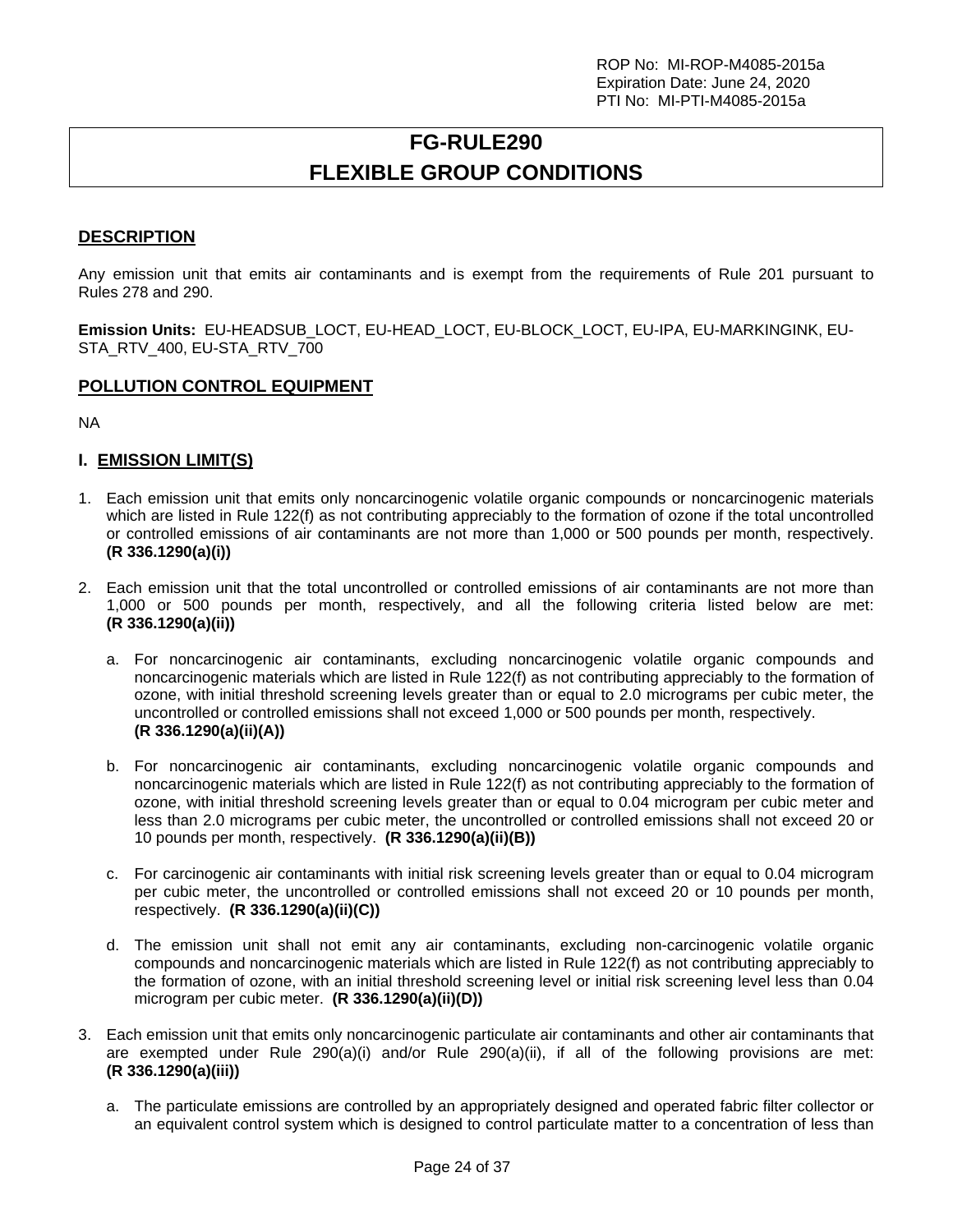ROP No: MI-ROP-M4085-2015a Expiration Date: June 24, 2020 PTI No: MI-PTI-M4085-2015a

or equal to 0.01 pound of particulate per 1,000 pounds of exhaust gases and which does not have an exhaust gas flow rate more than 30,000 actual cubic feet per minute. **(R 336.1290(a)(iii)(A))** 

- b. The visible emissions from the emission unit are not more than five percent opacity in accordance with the methods contained in Rule 303. **(R 336.1290(a)(iii)(B))**
- c. The initial threshold screening level for each particulate air contaminant, excluding nuisance particulate, is more than 2.0 micrograms per cubic meter. **(R 336.1290(a)(iii)(C))**

### **II. MATERIAL LIMIT(S)**

NA

## **III. PROCESS/OPERATIONAL RESTRICTION(S)**

1. The provisions of Rule 290 apply to each emission unit that is operating pursuant to Rule 290. **(R 336.1290)**

### **IV. DESIGN/EQUIPMENT PARAMETER(S)**

NA

## **V. TESTING/SAMPLING**

Records shall be maintained on file for a period of five years. **(R 336.1213(3)(b)(ii))**

NA

#### **VI. MONITORING/RECORDKEEPING**

Records shall be maintained on file for a period of five years. **(R 336.1213(3)(b)(ii))**

- 1. The permittee shall maintain records of the following information for each emission unit for each calendar month using the methods outlined in the DEQ, AQD Rule 290, Permit to Install Exemption Record form (EQP 3558) or in a format that is acceptable to the AQD District Supervisor. **(R 336.1213(3))** 
	- a. Records identifying each air contaminant that is emitted. **(R 336.1213(3))**
	- b. Records identifying if each air contaminant is controlled or uncontrolled. **(R 336.1213(3))**
	- c. Records identifying if each air contaminant is either carcinogenic or non-carcinogenic. **(R 336.1213(3))**
	- d. Records identifying the ITSL and IRSL, if established, of each air contaminant that is being emitted under the provisions of Rules 290(a)(ii) and (iii). **(R 336.1213(3))**
	- e. Material use and calculations identifying the quality, nature, and quantity of the air contaminant emissions in sufficient detail to demonstrate that the actual emissions of the emission unit meet the emission limits outlined in this table and Rule 290. **(R 336.1213(3), R 336.1290(c))**
- 2. The permittee shall maintain an inventory of each emission unit that is exempt pursuant to Rule 290. This inventory shall include the following information. **(R 336.1213(3))** 
	- a. The permittee shall maintain a written description of each emission unit as it is maintained and operated throughout the life of the emission unit. **(R 336.1290(b), R 336.1213(3))**
	- b. For each emission unit that emits noncarcinogenic particulate air contaminants pursuant to Rule 290(a)(iii), the permittee shall maintain a written description of the control device, including the designed control efficiency and the designed exhaust gas flow rate**. (R 336.1213(3))**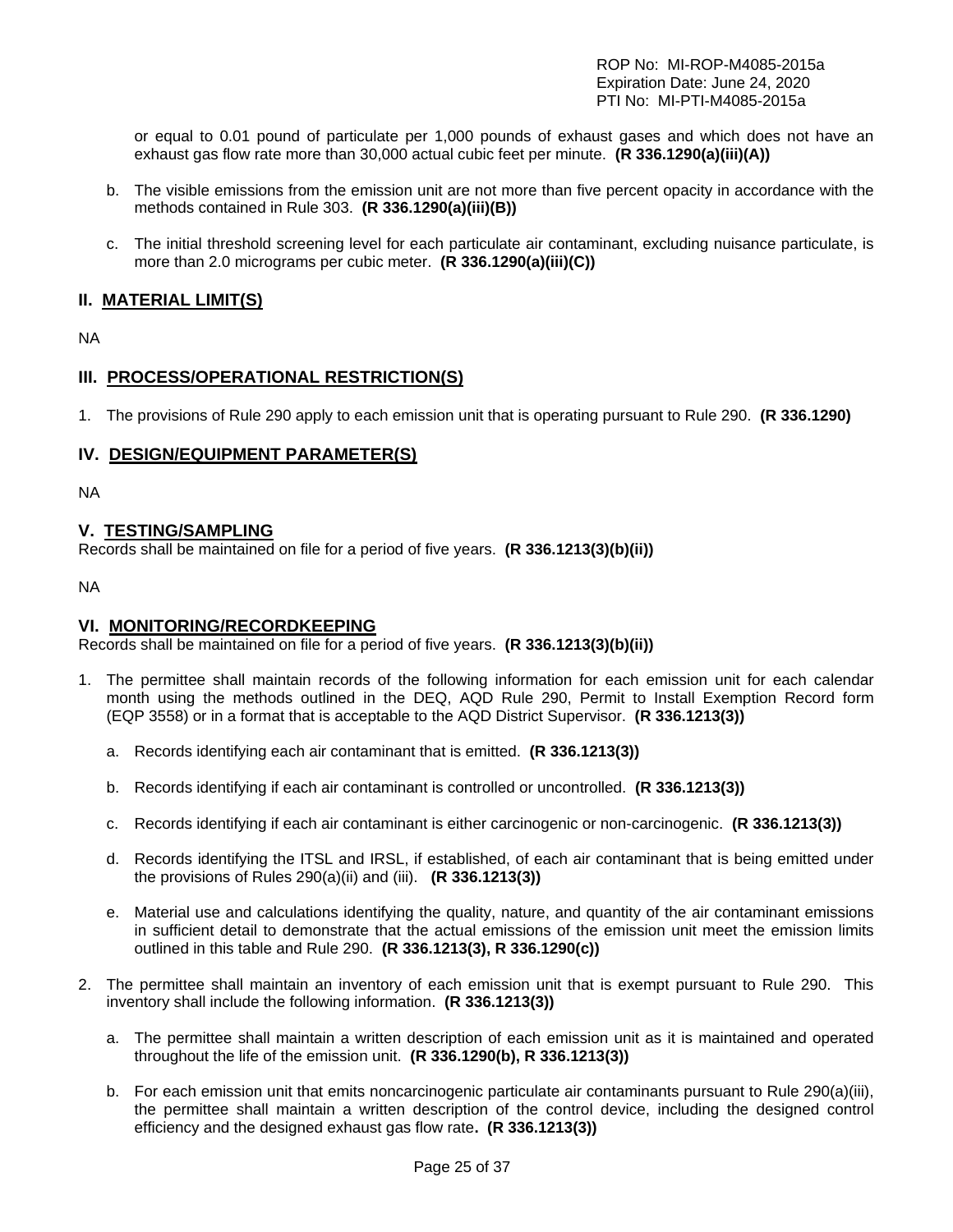ROP No: MI-ROP-M4085-2015a Expiration Date: June 24, 2020 PTI No: MI-PTI-M4085-2015a

3. For each emission unit that emits noncarcinogenic particulate air contaminants pursuant to Rule 290(a)(iii), the permittee shall perform a monthly visible emission observation of each stack or vent during routine operating conditions. This observation need not be performed using Method 9. The permittee shall keep a written record of the results of each observation. **(R 336.1213(3))**

### **See Appendix 4**

### **VII. REPORTING**

- 1. Prompt reporting of deviations pursuant to General Conditions 21 and 22 of Part A. **(R 336.1213(3)(c)(ii))**
- 2. Semiannual reporting of monitoring and deviations pursuant to General Condition 23 of Part A. The report shall be postmarked or received by the appropriate AQD District Office by March 15 for reporting period July 1 to December 31 and September 15 for reporting period January 1 to June 30. **(R 336.1213(3)(c)(i))**
- 3. Annual certification of compliance pursuant to General Conditions 19 and 20 of Part A. The report shall be postmarked or received by the appropriate AQD District Office by March 15 for the previous calendar year. **(R 336.1213(4)(c))**

#### **See Appendix 8**

### **VIII. STACK/VENT RESTRICTION(S)**

NA

### **IX. OTHER REQUIREMENT(S)**

NA

#### **Footnotes:**

<sup>1</sup>This condition is state-only enforceable and was established pursuant to Rule 201(1)(b). <sup>2</sup>This condition is foderally enforceable and was established pursuant to Rule 201(1)(c).

<sup>2</sup>This condition is federally enforceable and was established pursuant to Rule 201(1)(a).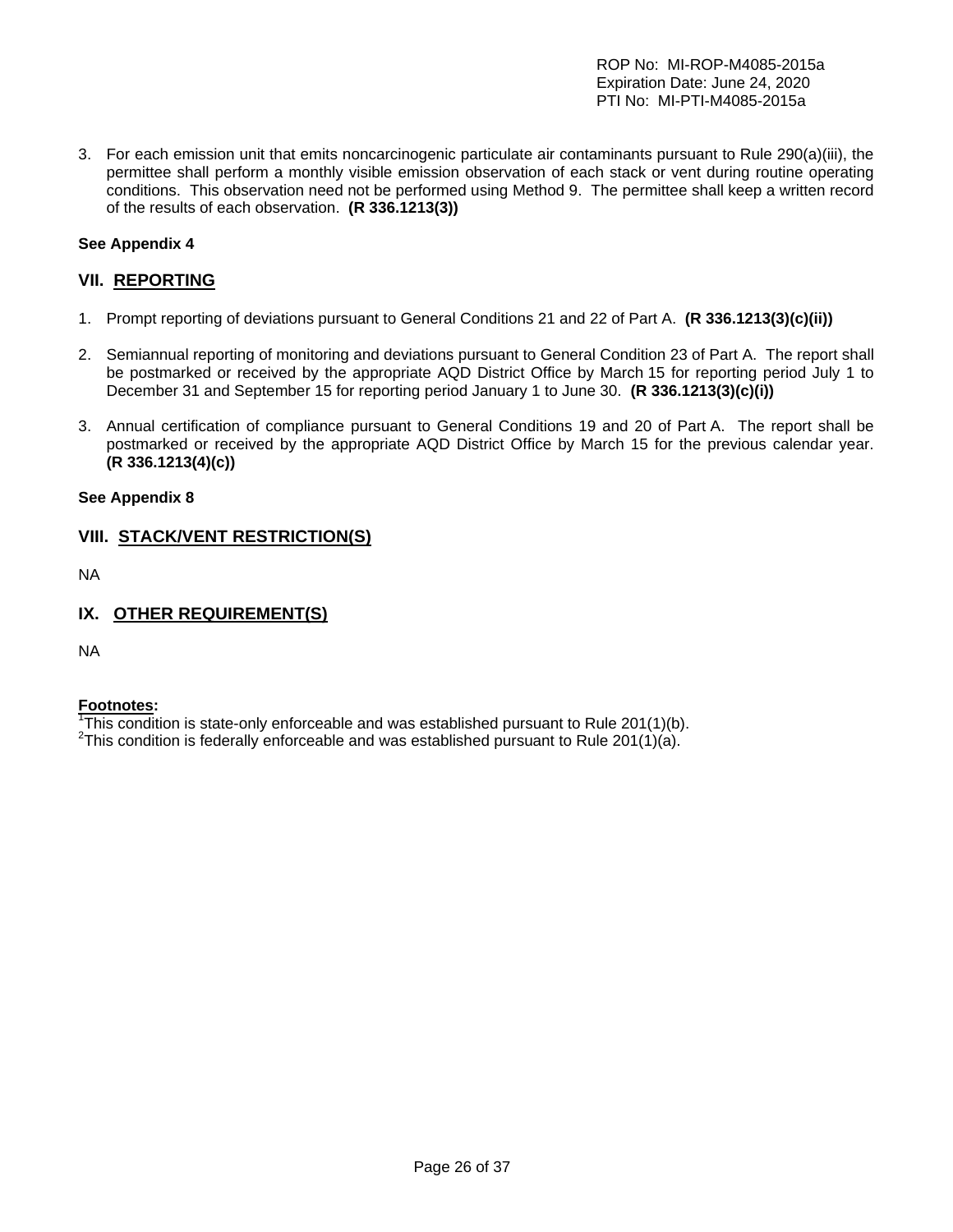# **FG-GAS\_DISP FLEXIBLE GROUP CONDITIONS**

# **DESCRIPTION:**

This flexible group includes existing and new/reconstructed stationary gasoline dispensing facilities (GDFs) located at an area source of hazardous air pollutants (HAPs) that have a maximum monthly gasoline throughput of one of the following

- 1. Less than 10,000 gallons
- 2. At least 10,000 gallons and no more than 100,000 gallons

GDF means any stationary source which dispenses gasoline into the fuel tank of a motor vehicle, motor vehicle engine, nonroad vehicle, or nonroad engine, including a nonroad vehicle or nonroad engine use solely for competition. These facilities include, but are not limited to, facilities that dispense gasoline into on- and off-road, street, or highway motor vehicles, lawn equipment, boats, test engines, landscaping equipment, generators, pumps, and other gasoline-fueled engines and equipment.

**Emission Units:** EU-UST1, EU-UST2

# **POLLUTION CONTROL EQUIPMENT**

NA

**I. EMISSION LIMIT(S)** 

NA

# **II. MATERIAL LIMIT(S)**

NA

# **III. PROCESS/OPERATIONAL RESTRICTION(S)**

### 1. **Required measures for a gasoline dispensing facility (GDF) with Monthly Throughput <10,000 gallons**

- a. The permittee must not allow gasoline to be handled in a manner that would result in vapor releases to the atmosphere for extended periods of time. **(40 CFR 63.11116(a))**
- b. The permittee shall minimize gasoline spills. **(40 CFR 63.11116(a)(1))**
- c. Spills shall be cleaned up as expeditiously as practicable. **(40 CFR 63.11116(a)(2))**
- d. Permittee shall cover all open gasoline containers and all gasoline storage tank fill-pipes with a gasketed seal when not in use. **(40 CFR 63.11116(a)(3))**
- e. Permittee shall minimize gasoline sent to open waste collection systems that collect and transport gasoline to reclamation and recycling devices, such as oil/water separators. **(40 CFR 63.11116(a)(4))**

### 2. **Required Measures for GDF with Monthly Throughput >10,000 gallons and <100,000**

a. Must comply with the requirements for GDF facilities with monthly throughput <10,000 gallons unless the tank is less than 250 gallons. **(40 CFR 63.11117(a))**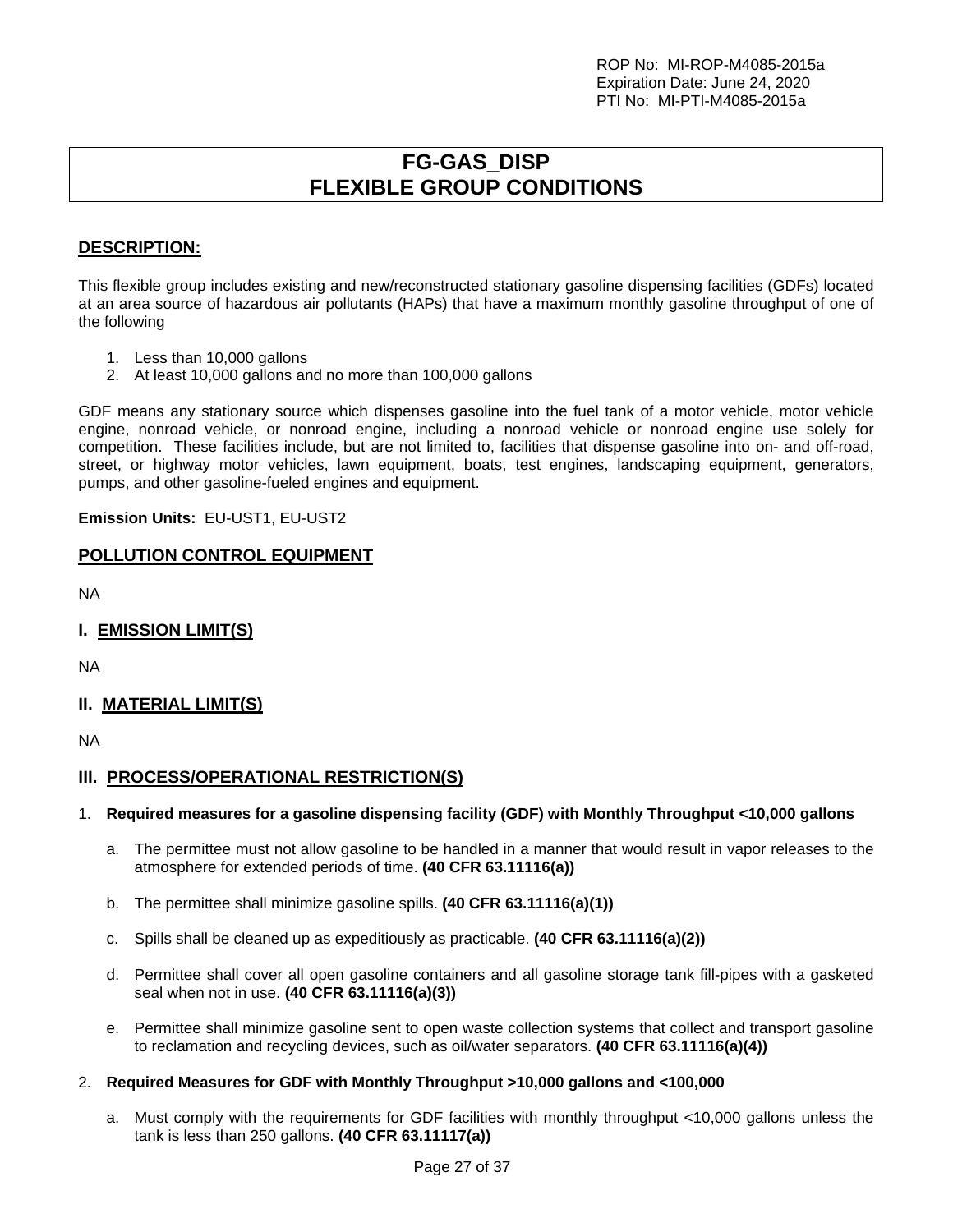- b. Must only load gasoline into storage tanks by utilizing submerged filling. **(40 CFR 63.11117(b))**
- c. Fill pipes not meeting the submerge pipe specifications are allowed if the owner or operator can demonstrate that the liquid level in the tank is always above the entire opening of the fill pipe. Documentation for such demonstration must be made available for inspection. **(40 CFR 63.11117(b))**

#### 3. **Provide Gasoline Throughput Records Upon Request by USEPA or MDEQ**

Facilities are not required to submit notifications or reports, but must have records available within 24 hours of a request by the Administrator to document your gasoline throughput. **(40 CFR 63.11116(b))**

#### **IV. DESIGN/EQUIPMENT PARAMETER(S)**

NA

## **V. TESTING/SAMPLING**

There are no testing requirements for GDFs with monthly throughput <10,000 gallons or <100,000 gallons. **(40 CFR 63.11120)** 

#### **VI. MONITORING/RECORDKEEPING**

Records shall be maintained on file for a period of five years. **(R 336.1213(3)(b)(ii))**

#### 1. **Record of Gasoline Throughput**

a. A record of gasoline throughput is necessary to be able to demonstrate that monthly throughput is less than 10,000 gallons and such record must be made available to USEPA or to MDEQ within 24 hours of a request. **(40 CFR 63.11116(b))**

#### **VII. REPORTING**

- 1. Prompt reporting of deviations pursuant to General Conditions 21 and 22 of Part A. **(R 336.1213(3)(c)(ii))**
- 2. Semiannual reporting of monitoring and deviations pursuant to General Condition 23 of Part A. The report shall be postmarked or received by the appropriate AQD District Office by March 15 for reporting period July 1 to December 31 and September 15 for reporting period January 1 to June 30. **(R 336.1213(3)(c)(i))**
- 3. Annual certification of compliance pursuant to General Conditions 19 and 20 of Part A. The report shall be postmarked or received by the appropriate AQD District Office by March 15 for the previous calendar year. **(R 336.1213(4)(c))**

#### **See Appendix 8**

#### **VIII. STACK/VENT RESTRICTION(S)**

NA

#### **IX. OTHER REQUIREMENT(S)**

1. Permittee shall comply with all applicable provisions of the Gasoline Distribution MACT as specified in 40 CFR 63 Subpart CCCCCC. **(40 CFR 63 Subpart CCCCCC)**

#### **Footnotes:**

- $\overline{1}$ This condition is state only enforceable and was established pursuant to Rule 201(1)(b).
- $2$  This condition is federally enforceable and was established pursuant to Rule 201(1)(a).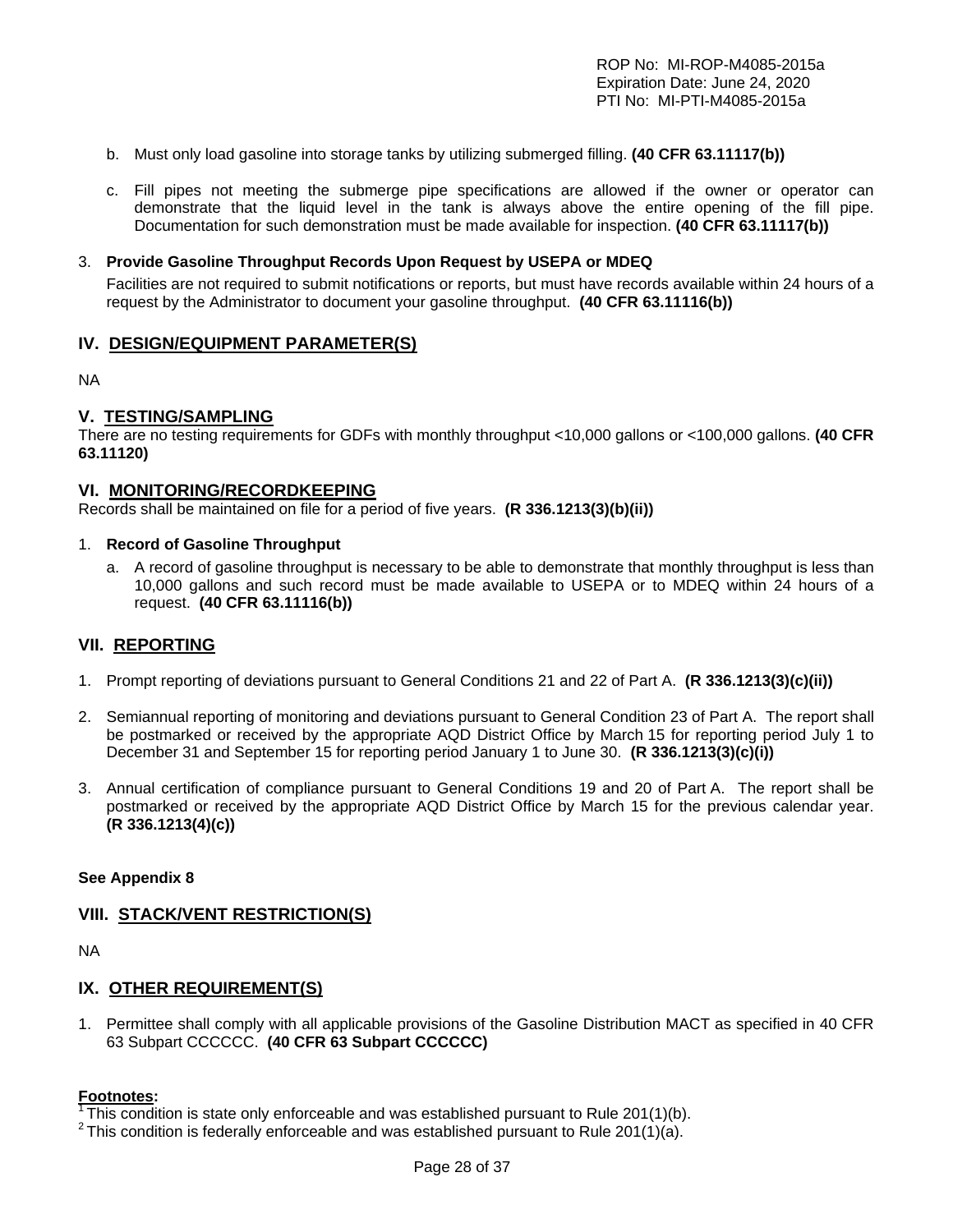# **FG-RULE331 FLEXIBLE GROUP CONDITIONS**

## **DESCRIPTION:**

Various machining operations including grinding, boring, etc. utilizing various cutting oils and coolants. The processes are maintained with oil mist collectors and are exempt from permit to install (R336.1201) requirements by R336.1285(l)(vi), but subject to R336.1331 requirements.

**Emission Unit:** EU-RULE331\_MACH

### **POLLUTION CONTROL EQUIPMENT:**

Oil mist collectors

## **I. EMISSION LIMIT(S)**

| <b>Pollutant</b>              | Limit                                                                                  | <b>Time Period/ Operating</b><br><b>Scenario</b>                                                          | <b>Equipment</b> | Monitoring/<br><b>Testing Method</b> | <b>Underlying</b><br>Applicable<br><b>Requirements</b> |
|-------------------------------|----------------------------------------------------------------------------------------|-----------------------------------------------------------------------------------------------------------|------------------|--------------------------------------|--------------------------------------------------------|
| 1. Particulate<br>Matter (PM) | 0.10 pounds<br>Per 1,000<br>pounds of<br>exhaust gases<br>calculated on a<br>dry basis | As determined through EU-<br>reference test method<br>5B at R 336, 2011 or<br>method 5C at<br>R 336, 2012 | RULE331 MACH     | SC V, VI                             | $ R$ 336.1331(1)(a)<br>R 336.1331(2)                   |

### **II. MATERIAL LIMIT(S)**

NA

### **III. PROCESS/OPERATIONAL RESTRICTION(S)**

1. Permittee shall not operate the FG-RULE331 exhaust systems unless the associated particulate control equipment is installed and operating properly. **(R 336.1910)** 

### **IV. DESIGN/EQUIPMENT PARAMETER(S)**

1. NA

#### **V. TESTING/SAMPLING**

Records shall be maintained on file for a period of five years. **(R 336.1213(3)(b)(ii))**

1. Upon the request of the AQD, the permittee shall verify PM emission rates from FG-RULE331 under normal operating conditions, by testing at owner's expense, in accordance with Department requirements. No less than 30 days prior to testing, a complete test plan shall be submitted to the AQD. The final plan must be approved by the AQD prior to testing. Verification of emission rates includes the submittal of a complete report of the test results to the AQD within 60 days following the last date of the test. **(R 336.2001, R 336.2003, R 336.2004, R336.1213(3))**

#### **See Appendix 5**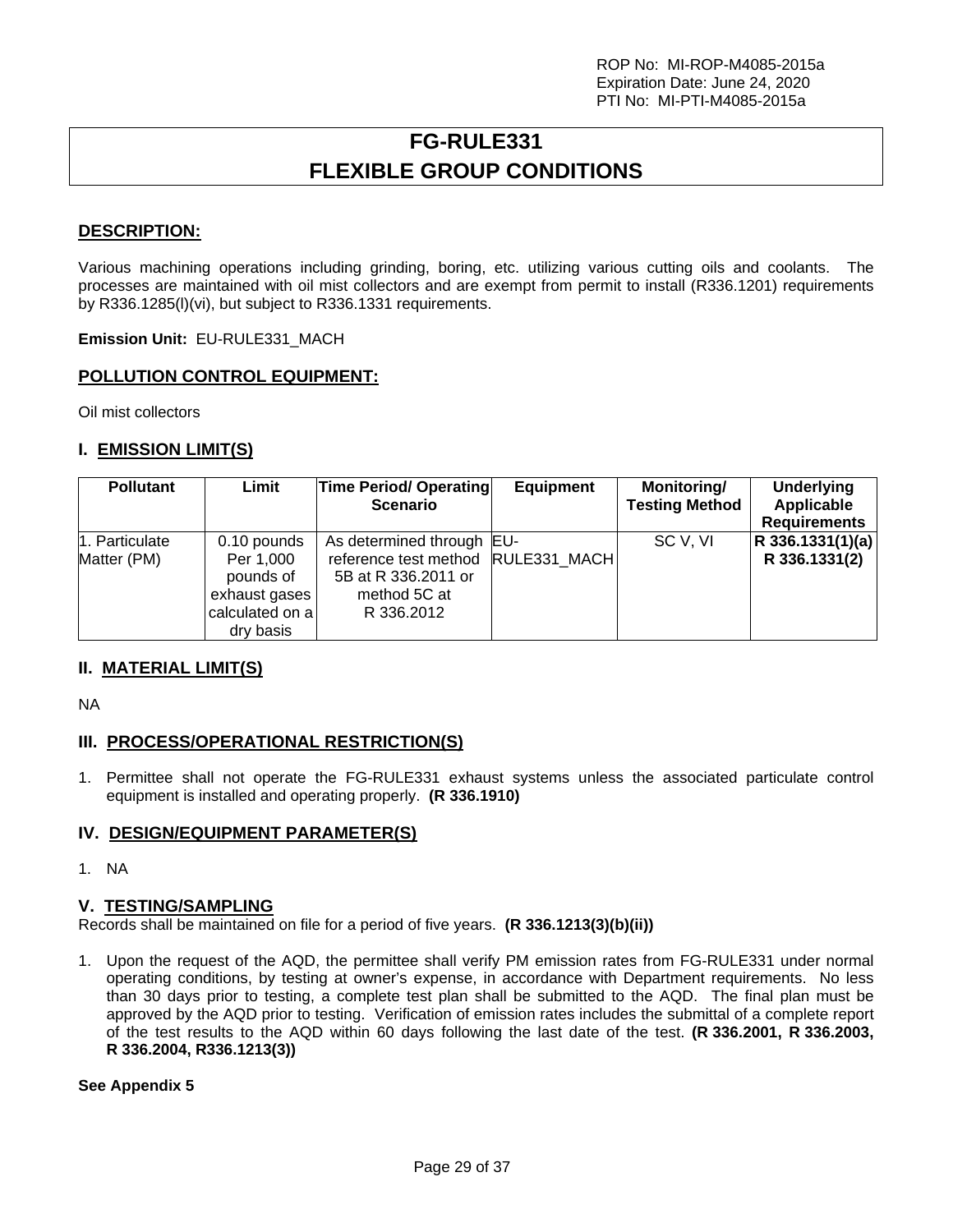#### **VI. MONITORING/RECORDKEEPING**

Records shall be maintained on file for a period of five years. **(R 336.1213(3)(b)(ii))**

- 1. The permittee shall implement and maintain a semi-annual or more frequent check to ensure proper operation of the control equipment for each emission per manufacturer's specifications. Any maintenance activity performed on the control device shall be recorded and kept on file which will be available to AQD upon request. **(R 336.1213(3))**
- 2. Permittee shall keep an updated record of all emission units subject to R 336.1331(a). **(R 336.1213(3))**
- 3. The permittee shall maintain on file a calculation which demonstrates that compliance with the particulate limit is achieved. **(R 336.1213(3))**

#### **See Appendices 3, 4, and 7**

#### **VII. REPORTING**

- 1. Prompt reporting of deviations pursuant to General Conditions 21 and 22 of Part A. **(R 336.1213(3)(c)(ii))**
- 2. Semiannual reporting of monitoring and deviations pursuant to General Condition 23 of Part A. The report shall be postmarked or received by the appropriate AQD District Office by March 15 for reporting period July 1 to December 31 and September 15 for reporting period January 1 to June 30. **(R 336.1213(3)(c)(i))**
- 3. Annual certification of compliance pursuant to General Conditions 19 and 20 of Part A. The report shall be postmarked or received by the appropriate AQD District Office by March 15 for the previous calendar year. **(R 336.1213(4)(c))**

#### **See Appendix 8**

#### **VIII. STACK/VENT RESTRICTION(S)**

The exhaust gases from the stacks listed in the table below shall be discharged unobstructed vertically upwards to the ambient air unless otherwise noted:

NA

### **IX. OTHER REQUIREMENT(S)**

NA

#### **Footnotes:**

<sup>1</sup>This condition is state-only enforceable and was established pursuant to Rule 201(1)(b).  $2.2$ This condition is foderally enforceable and was established pursuant to Rule 201(1)(c).

<sup>2</sup>This condition is federally enforceable and was established pursuant to Rule 201(1)(a).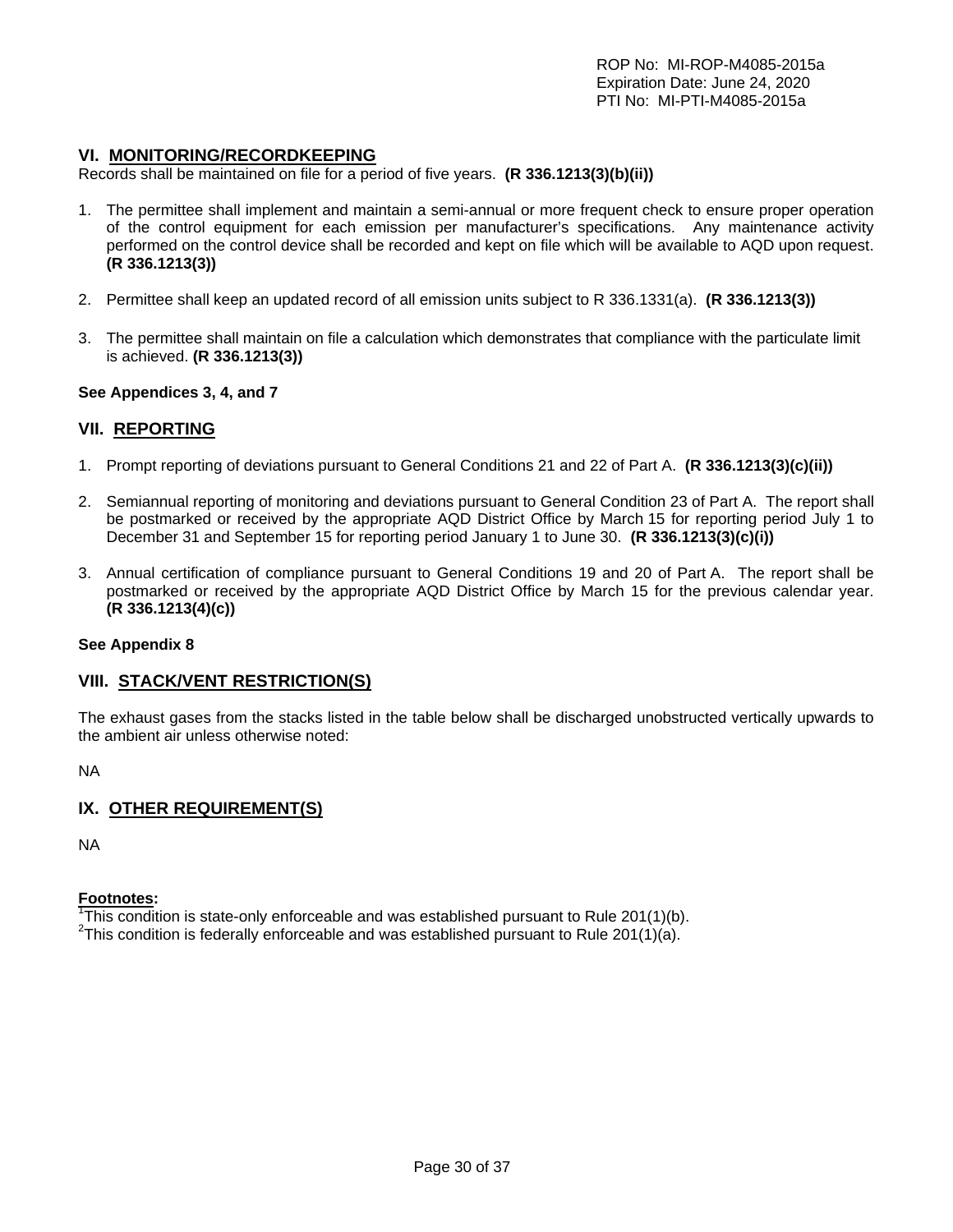# **FG-FACILITY FLEXIBLE GROUP CONDITIONS**

## **DESCRIPTION:**

All process equipment source-wide including equipment covered by other permits, grand-fathered equipment and exempt equipment.

#### **Emission Units:**

EU-DYNO1, EU-DYNO2, EU-DYNO3, EU-HOTTEST1S, EU-HOTTEST2S, EU-HEATERS, EU-FIRE\_PUMP1, EU-FIRE\_PUMP2, EU-FIRE\_PUMP3, EU-HEADSUB\_LOCT, EU-HEAD\_LOCT, EU-BLOCK\_LOCT, EU-IPA, EU-MARKINGINK, EU-STA\_RTV\_400, EU-STA\_RTV\_700, EU-UST1, EU-UST2, EU-RULE331\_MACH

## **POLLUTION CONTROL EQUIPMENT**

NA

# **I. EMISSION LIMIT(S)**

| <b>Pollutant</b>                                                                            | Limit         | Time Period/<br><b>Operating Scenario</b>                                              | <b>Equipment</b>                                                                        | Testing/<br><b>Monitoring</b><br><b>Method</b> | <b>Underlying Applicable</b><br><b>Requirements</b>                            |  |
|---------------------------------------------------------------------------------------------|---------------|----------------------------------------------------------------------------------------|-----------------------------------------------------------------------------------------|------------------------------------------------|--------------------------------------------------------------------------------|--|
| 1. $NOx$                                                                                    | 93.7 tp $v^2$ | 12-month rolling time<br>period as determined at<br>the end of each calendar<br>month. | <b>FG-FACILITY</b>                                                                      | SC VI.2                                        | R 336.1205(1)(a) & (b),<br>R 336.2803,<br>R 336.2804,<br>40 CFR 52.21(c) & (d) |  |
| 2. CO                                                                                       | 244 tpy $^2$  | 12-month rolling time<br>period as determined at<br>the end of each calendar<br>month. | <b>FG-FACILITY</b>                                                                      | SC VI.2                                        | R 336.1205(1)(a) & (b),<br>R 336.2804,<br>40 CFR 52.21(d)                      |  |
| <b>Emission Factors:</b>                                                                    |               |                                                                                        |                                                                                         |                                                |                                                                                |  |
| $NOx$ :<br>EU-HEATERS - 100 lb/MMcf<br>FG-DYNOS - 0.30 lb/gal<br>FG-HOTTESTS - 2840 lb/MMcf |               |                                                                                        | CO:<br>EU-HEATERS - 84 lb/MMcf<br>$FG-DYNOS - 3.12 lb/gal$<br>FG-HOTTESTS - 399 lb/MMcf |                                                |                                                                                |  |

### **II. MATERIAL LIMIT(S)**

- 1. The natural gas usage for FG-FACILITY shall not exceed 725.3 million cubic feet per year on a 12-month rolling time period as determined at the end of each calendar month.<sup>2</sup> (R 336.1205(1)(a) & (b))
- 2. The unleaded gasoline usage for FG-FACILITY shall not exceed 135,000 gallons per year on a 12-month rolling time period as determined at the end of each calendar month.2 **(R 336.1205(1)(a) & (b), R 336.1225, R 336.1702(a), R 336.2803, R 336.2804, 40 CFR 52.21(c) & (d))**

## **III. PROCESS/OPERATIONAL RESTRICTION(S)**

NA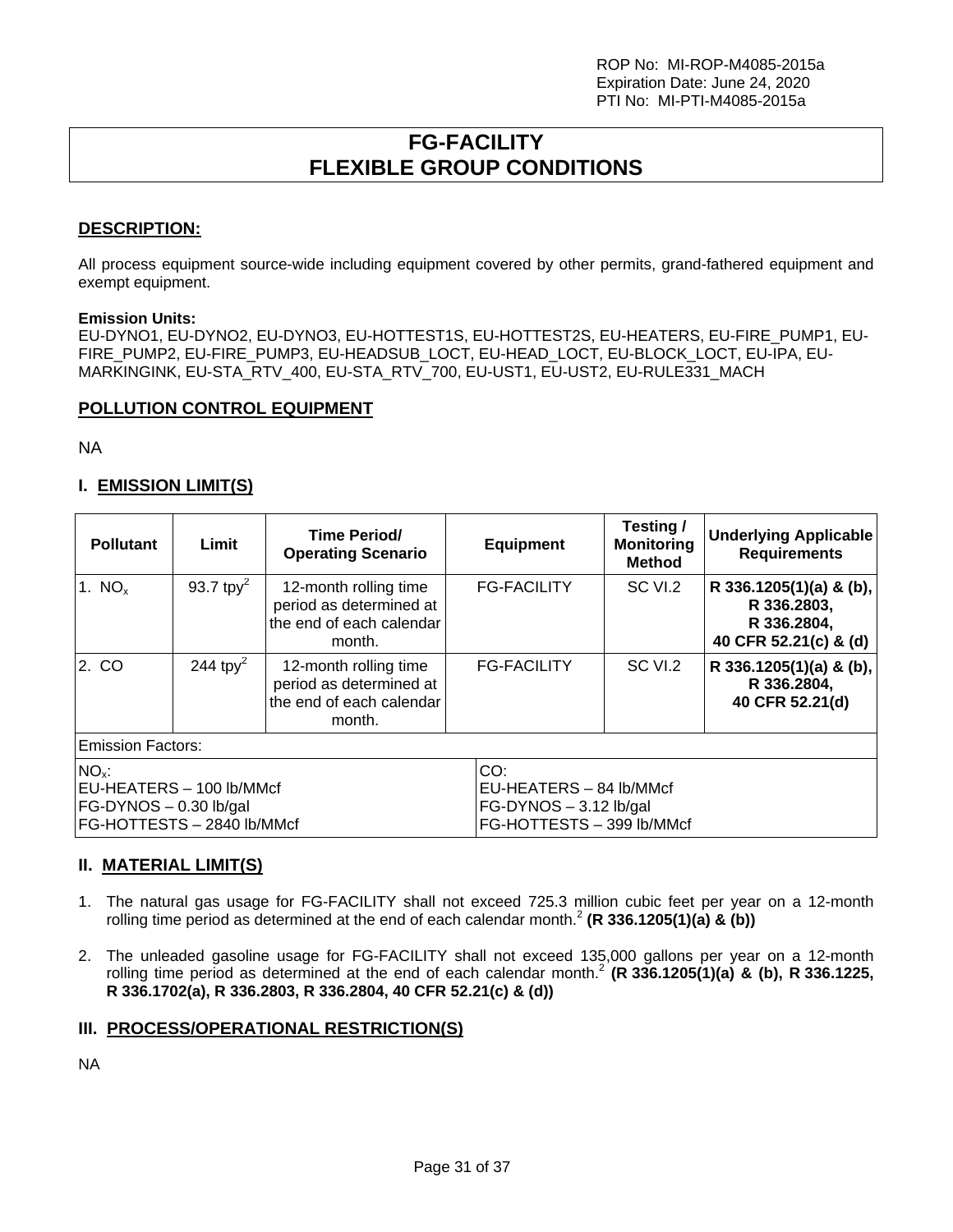## **IV. DESIGN/EQUIPMENT PARAMETER(S)**

1. The permittee shall install, calibrate, maintain and operate in a satisfactory manner, a device to monitor and record the natural gas usage of FG-FACILITY on a continuous basis.<sup>2</sup> (R 336.1205(1)(a) & (b))

#### **V. TESTING/SAMPLING**

Records shall be maintained on file for a period of five years. **(R 336.1213(3)(b)(ii))**

NA

#### **See Appendix 5**

#### **VI. MONITORING/RECORDKEEPING**

Records shall be maintained on file for a period of five years. **(R 336.1213(3)(b)(ii))**

- 1. The permittee shall complete all required calculations in a format acceptable to the AQD District Supervisor by the 30th day of the calendar month, for the previous calendar month, unless otherwise specified in any monitoring/recordkeeping special condition.2 **(R 336.1205(1)(a) & (b), R 336.1225, R 336.1702(a), R 336.2803, R 336.2804, 40 CFR 52.21(c) & (d))**
- 2. The permittee shall keep the following information on a monthly basis for FG-FACILITY:
	- a) A record of the days of operation for FG-HOTTESTS.
	- b) Gallons of unleaded gasoline used per month and 12-month rolling time period.
	- c) Million cubic feet of natural gas used per month and 12-month rolling time period.
	- d)  $NO<sub>x</sub>$  emission calculations determining the monthly emission rate in tons per calendar month.
	- e)  $NO<sub>x</sub>$  emission calculations determining the annual emission rate in tons per 12-month rolling time period as determined at the end of each calendar month.
	- f) CO emission calculations determining the monthly emission rate in tons per calendar month.
	- g) CO emission calculations determining the annual emission rate in tons per 12-month rolling time period as determined at the end of each calendar month.

The permittee shall keep the records in a format acceptable to the AQD District Supervisor. The permittee shall keep all records on file and make them available to the Department upon request.<sup>2</sup> (R 336.1205, R 336.1224, **R 336.1225, R 336.1702(a), R 336.2803, R 336.2804, 40 CFR 52.21(c) & (d))** 

#### **See Appendices 3, 4, and 7**

### **VII. REPORTING**

- 1. Prompt reporting of deviations pursuant to General Conditions 21 and 22 of Part A. **(R 336.1213(3)(c)(ii))**
- 2. Semiannual reporting of monitoring and deviations pursuant to General Condition 23 of Part A. The report shall be postmarked or received by the appropriate AQD District Office by March 15 for reporting period July 1 to December 31 and September 15 for reporting period January 1 to June 30. **(R 336.1213(3)(c)(i))**
- 3. Annual certification of compliance pursuant to General Conditions 19 and 20 of Part A. The report shall be postmarked or received by the appropriate AQD District Office by March 15 for the previous calendar year. **(R 336.1213(4)(c))**

**See Appendix 8**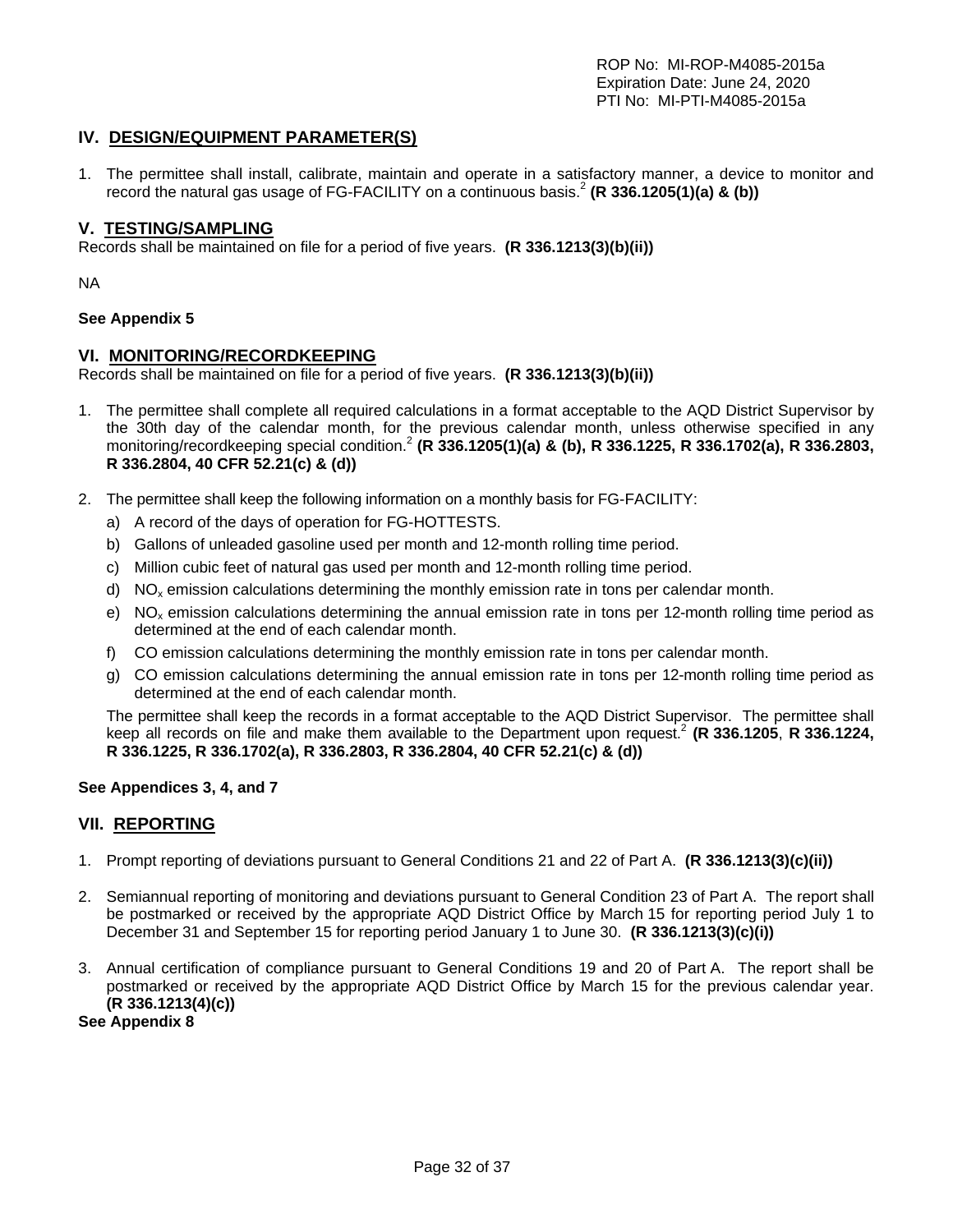# **VIII. STACK/VENT RESTRICTION(S)**

The exhaust gases from the stacks listed in the table below shall be discharged unobstructed vertically upwards to the ambient air unless otherwise noted:

NA

# **IX. OTHER REQUIREMENT(S)**

NA

### **Footnotes:**

 $\overline{1}$ This condition is state only enforceable and was established pursuant to Rule 201(1)(b).

<sup>2</sup> This condition is federally enforceable and was established pursuant to Rule 201(1)(a).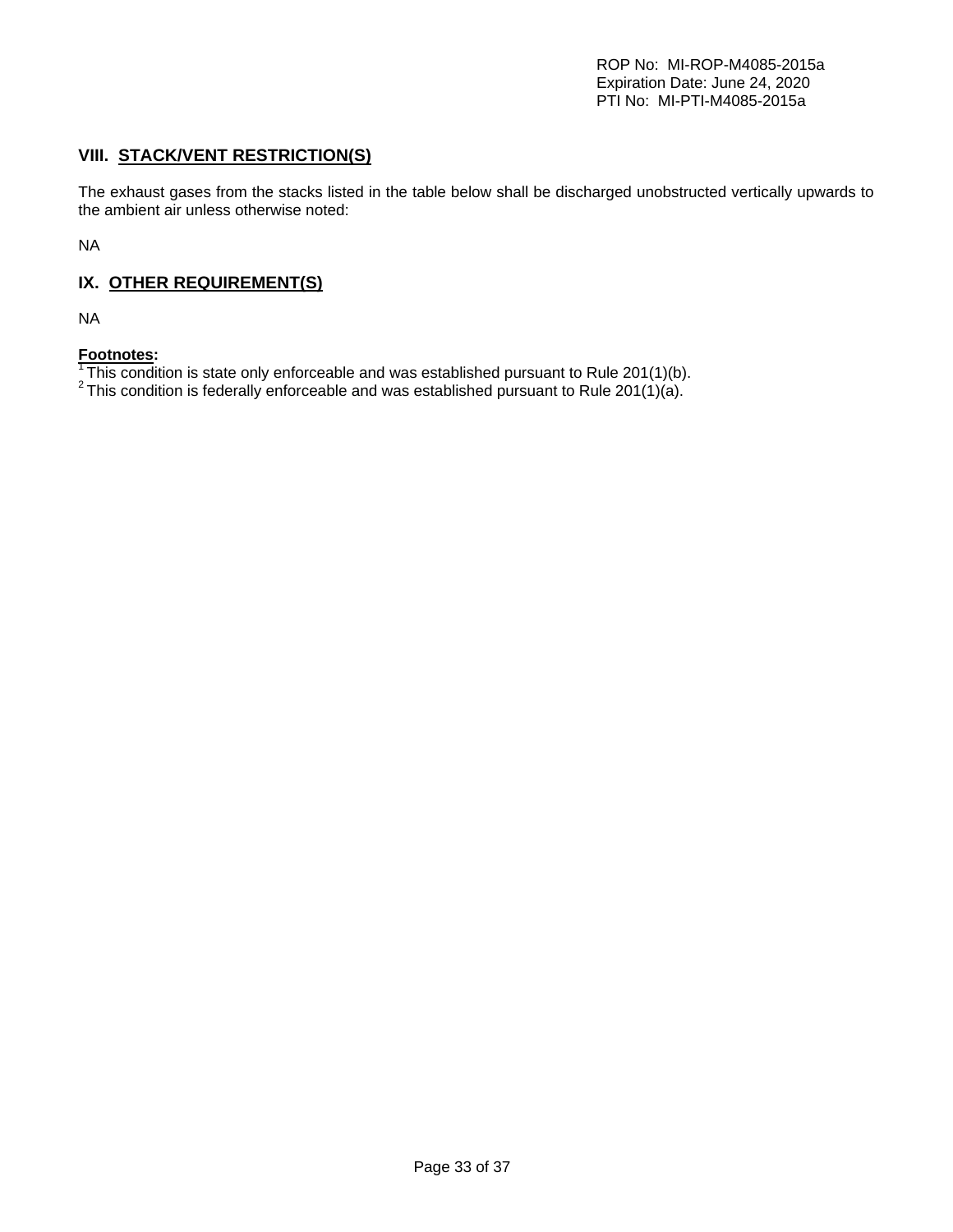# **E. NON-APPLICABLE REQUIREMENTS**

At the time of the ROP issuance, the AQD has determined that no non-applicable requirements have been identified for incorporation into the permit shield provision set forth in the General Conditions in Part A pursuant to Rule 213(6)(a)(ii).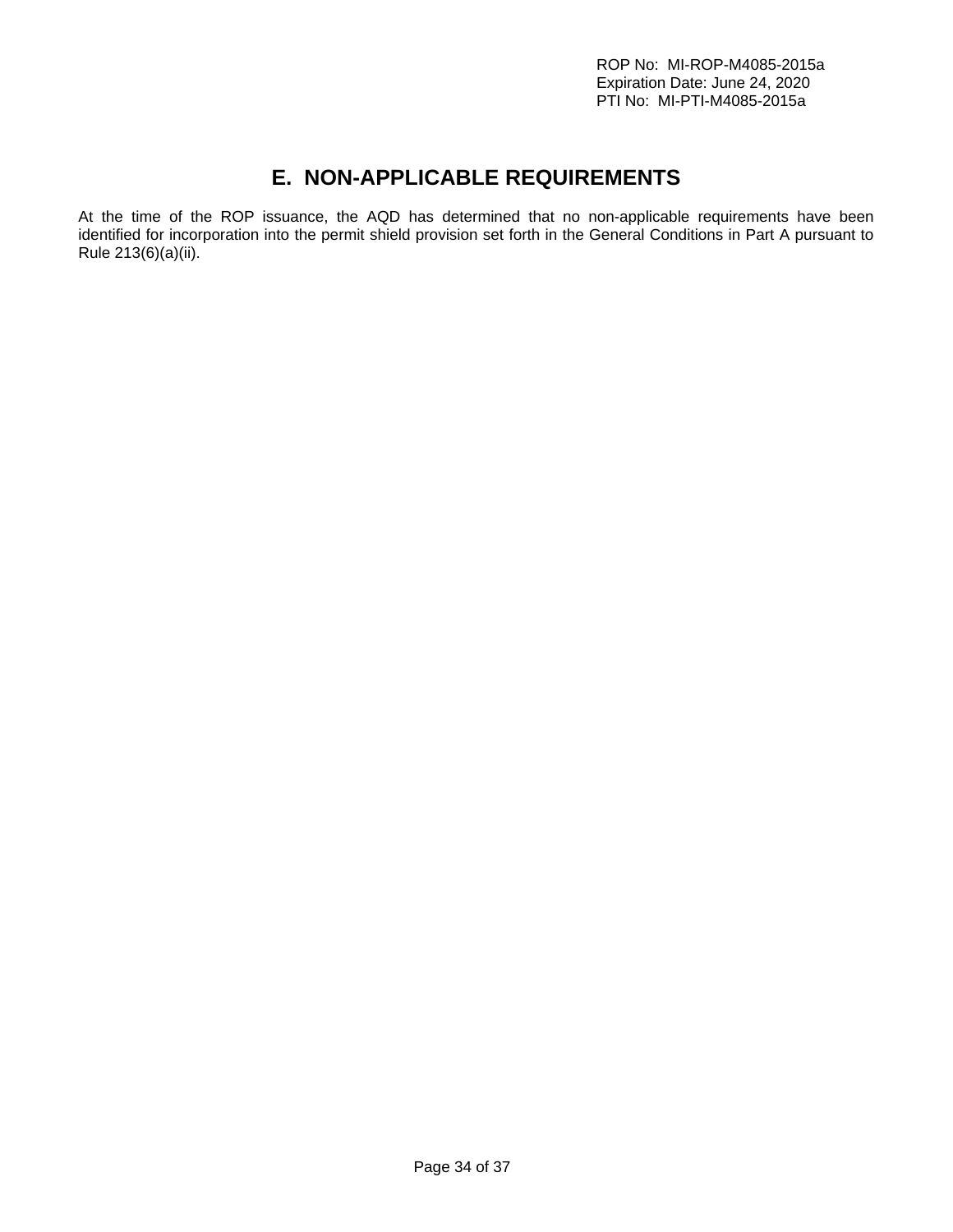# **APPENDICES**

# **Appendix 1. Abbreviations and Acronyms**

| <b>Common Acronyms</b> |                                                                          | <b>Pollutant / Measurement Abbreviations</b> |                                                                     |  |
|------------------------|--------------------------------------------------------------------------|----------------------------------------------|---------------------------------------------------------------------|--|
| AQD                    | Air Quality Division                                                     | acfm                                         | Actual cubic feet per minute                                        |  |
| <b>BACT</b>            | Best Available Control Technology                                        | <b>BTU</b>                                   | <b>British Thermal Unit</b>                                         |  |
| CAA<br>CAM             | Clean Air Act<br><b>Compliance Assurance Monitoring</b>                  | $^{\circ}C$<br>CO                            | Degrees Celsius<br>Carbon Monoxide                                  |  |
| <b>CEM</b>             | <b>Continuous Emission Monitoring</b>                                    | CO <sub>2</sub> e                            | Carbon Dioxide Equivalent                                           |  |
| <b>CFR</b>             | Code of Federal Regulations                                              | dscf                                         | Dry standard cubic foot                                             |  |
| <b>COM</b>             | <b>Continuous Opacity Monitoring</b>                                     | dscm                                         | Dry standard cubic meter                                            |  |
| Department/            | Michigan Department of Environmental Quality                             | $\mathsf{P}$                                 | Degrees Fahrenheit                                                  |  |
| department             |                                                                          | gr                                           | Grains                                                              |  |
| EU                     | <b>Emission Unit</b>                                                     | <b>HAP</b>                                   | Hazardous Air Pollutant                                             |  |
| FG                     | <b>Flexible Group</b>                                                    | Hg                                           | Mercury                                                             |  |
| <b>GACS</b>            | <b>Gallons of Applied Coating Solids</b><br><b>General Condition</b>     | hr<br>HP                                     | Hour                                                                |  |
| GC<br><b>GHGs</b>      | Greenhouse Gases                                                         | H <sub>2</sub> S                             | Horsepower<br>Hydrogen Sulfide                                      |  |
| <b>HVLP</b>            | High Volume Low Pressure*                                                | kW                                           | Kilowatt                                                            |  |
| ID                     | Identification                                                           | lb                                           | Pound                                                               |  |
| <b>IRSL</b>            | Initial Risk Screening Level                                             | m                                            | Meter                                                               |  |
| <b>ITSL</b>            | Initial Threshold Screening Level                                        | mg                                           | Milligram                                                           |  |
| LAER<br><b>MACT</b>    | Lowest Achievable Emission Rate<br>Maximum Achievable Control Technology | mm<br>MМ                                     | Millimeter<br>Million                                               |  |
| <b>MAERS</b>           | Michigan Air Emissions Reporting System                                  | <b>MW</b>                                    | Megawatts                                                           |  |
| <b>MAP</b>             | <b>Malfunction Abatement Plan</b>                                        | <b>NMOC</b>                                  | Non-methane Organic Compounds                                       |  |
| <b>MDEQ</b>            | Michigan Department of Environmental Quality                             | NO <sub>x</sub>                              | Oxides of Nitrogen                                                  |  |
|                        |                                                                          |                                              |                                                                     |  |
| <b>MSDS</b>            | <b>Material Safety Data Sheet</b>                                        | ng<br><b>PM</b>                              | Nanogram<br><b>Particulate Matter</b>                               |  |
| NA                     | Not Applicable                                                           | <b>PM10</b>                                  | Particulate Matter equal to or less than 10 microns in              |  |
| <b>NAAQS</b>           | National Ambient Air Quality Standards                                   |                                              | diameter                                                            |  |
| <b>NESHAP</b>          | National Emission Standard for Hazardous Air<br>Pollutants               | PM2.5                                        | Particulate Matter equal to or less than 2.5<br>microns in diameter |  |
| <b>NSPS</b>            | New Source Performance Standards                                         | pph                                          | Pounds per hour                                                     |  |
| <b>NSR</b>             | <b>New Source Review</b>                                                 | ppm                                          | Parts per million                                                   |  |
| PS                     | Performance Specification                                                | ppmy                                         | Parts per million by volume                                         |  |
| <b>PSD</b>             | Prevention of Significant Deterioration                                  | ppmw                                         | Parts per million by weight                                         |  |
| <b>PTE</b><br>PTI      | <b>Permanent Total Enclosure</b>                                         | psia                                         | Pounds per square inch absolute                                     |  |
| <b>RACT</b>            | Permit to Install<br>Reasonable Available Control Technology             | psig<br>scf                                  | Pounds per square inch gauge<br>Standard cubic feet                 |  |
| <b>ROP</b>             | Renewable Operating Permit                                               | sec                                          | Seconds                                                             |  |
| SC                     | <b>Special Condition</b>                                                 | SO <sub>2</sub>                              | <b>Sulfur Dioxide</b>                                               |  |
| <b>SCR</b>             | Selective Catalytic Reduction                                            | <b>TAC</b>                                   | <b>Toxic Air Contaminant</b>                                        |  |
| <b>SNCR</b>            | Selective Non-Catalytic Reduction                                        | Temp                                         | Temperature                                                         |  |
| <b>SRN</b>             | <b>State Registration Number</b>                                         | <b>THC</b>                                   | <b>Total Hydrocarbons</b>                                           |  |
| <b>TEQ</b>             | <b>Toxicity Equivalence Quotient</b>                                     | tpy                                          | Tons per year                                                       |  |
| USEPA/EPA              | United States Environmental Protection Agency                            | μg                                           | Microgram                                                           |  |
|                        |                                                                          | μm                                           | Micrometer or Micron                                                |  |
| VE                     | Visible Emissions                                                        | <b>VOC</b><br>уr                             | Volatile Organic Compounds<br>Year                                  |  |
|                        |                                                                          |                                              |                                                                     |  |

\*For HVLP applicators, the pressure measured at the gun air cap shall not exceed 10 psig.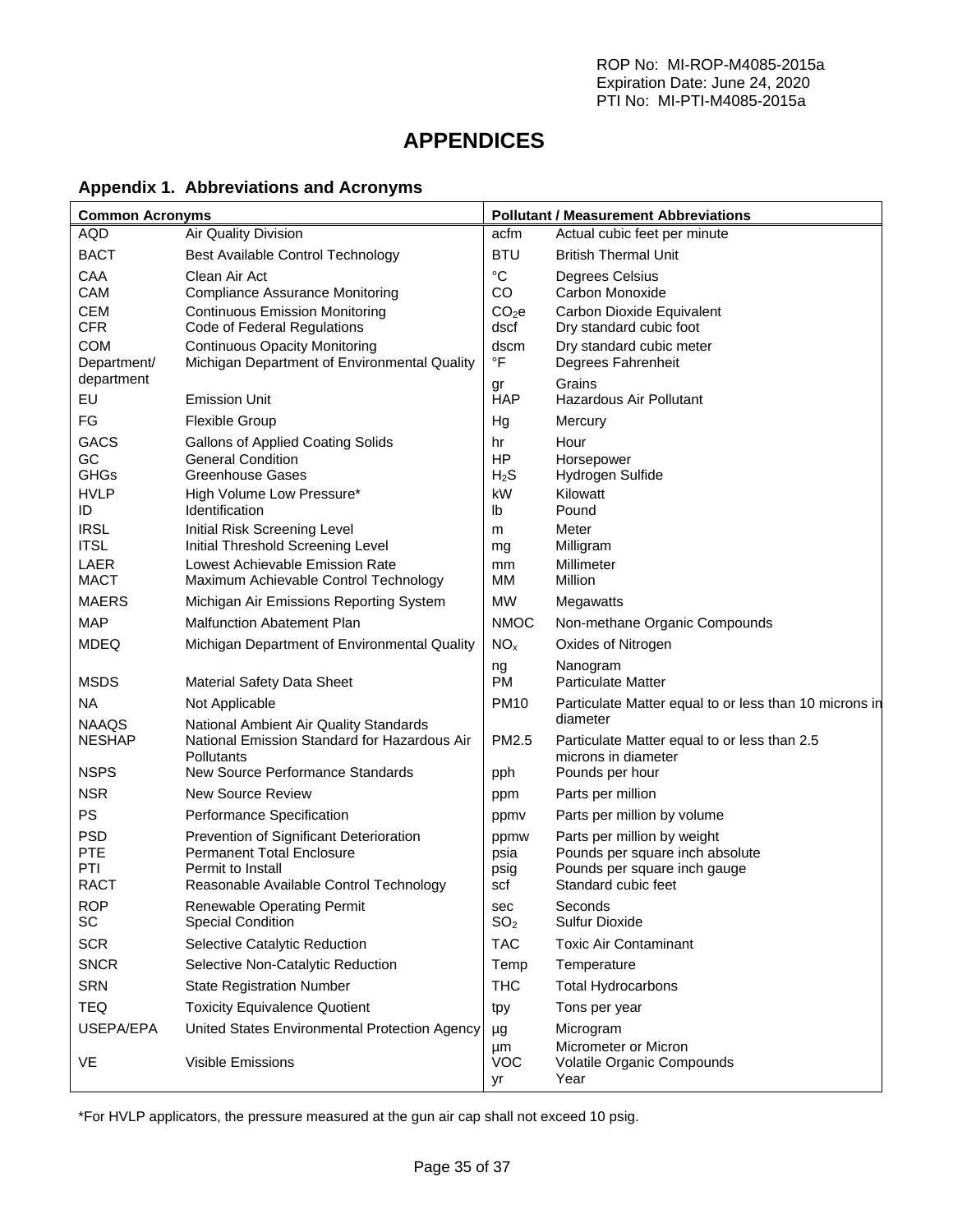### **Appendix 2. Schedule of Compliance**

The permittee certified in the ROP application that this stationary source is in compliance with all applicable requirements and the permittee shall continue to comply with all terms and conditions of this ROP. A Schedule of Compliance is not required. **(R 336.1213(4)(a), R 336.1119(a)(ii))** 

#### **Appendix 3. Monitoring Requirements**

Specific monitoring requirement procedures, methods or specifications are detailed in Part A or the appropriate Source-Wide, Emission Unit and/or Flexible Group Special Conditions. Therefore, this appendix is not applicable.

#### **Appendix 4. Recordkeeping**

Specific recordkeeping requirement formats and procedures are detailed in Part A or the appropriate Source-Wide, Emission Unit and/or Flexible Group Special Conditions. Therefore, this appendix is not applicable.

#### **Appendix 5. Testing Procedures**

There are no specific testing requirement plans or procedures for this ROP. Therefore, this appendix is not applicable.

#### **Appendix 6. Permits to Install**

The following table lists any Permit to Install and/or Operate, that relate to the identified emission units or flexible groups as of the effective date of this ROP. This includes all Permits to Install and/or Operate that are hereby incorporated into Source-Wide PTI No. MI-PTI-M4805-2015. PTIs issued after the effective date of this ROP, including amendments or modifications, will be identified in Appendix 6 upon renewal.

| <b>Permit to Install</b><br><b>Number</b> | <b>Description of Equipment</b>                                                              | Corresponding<br><b>Emission Unit(s) or</b><br><b>Flexible Group(s)</b> |
|-------------------------------------------|----------------------------------------------------------------------------------------------|-------------------------------------------------------------------------|
| 261-99B                                   | Engine dynamometer test cell burning unleaded gasoline                                       | EU-DYNO1<br><b>FG-DYNOS</b><br><b>FG-FACILITY</b>                       |
|                                           | Engine dynamometer test cell burning unleaded gasoline                                       | EU-DYNO <sub>2</sub><br><b>FG-DYNOS</b><br><b>FG-FACILITY</b>           |
|                                           | Engine dynamometer test cell burning unleaded gasoline                                       | EU-DYNO3<br><b>FG-DYNOS</b><br><b>FG-FACILITY</b>                       |
|                                           | Natural gas-fired engine hot test stand.                                                     | EU-HOTTEST1S<br><b>FG-HOTTESTS</b><br><b>FG-FACILITY</b>                |
|                                           | Natural gas-fired engine hot test stand.                                                     | EU-HOTTEST2S<br><b>FG-HOTTESTS</b><br><b>FG-FACILITY</b>                |
|                                           | Air handling units, heaters, ovens, and hot water boilers;<br>each burning natural gas fuel. | <b>FG-FACILITY</b>                                                      |